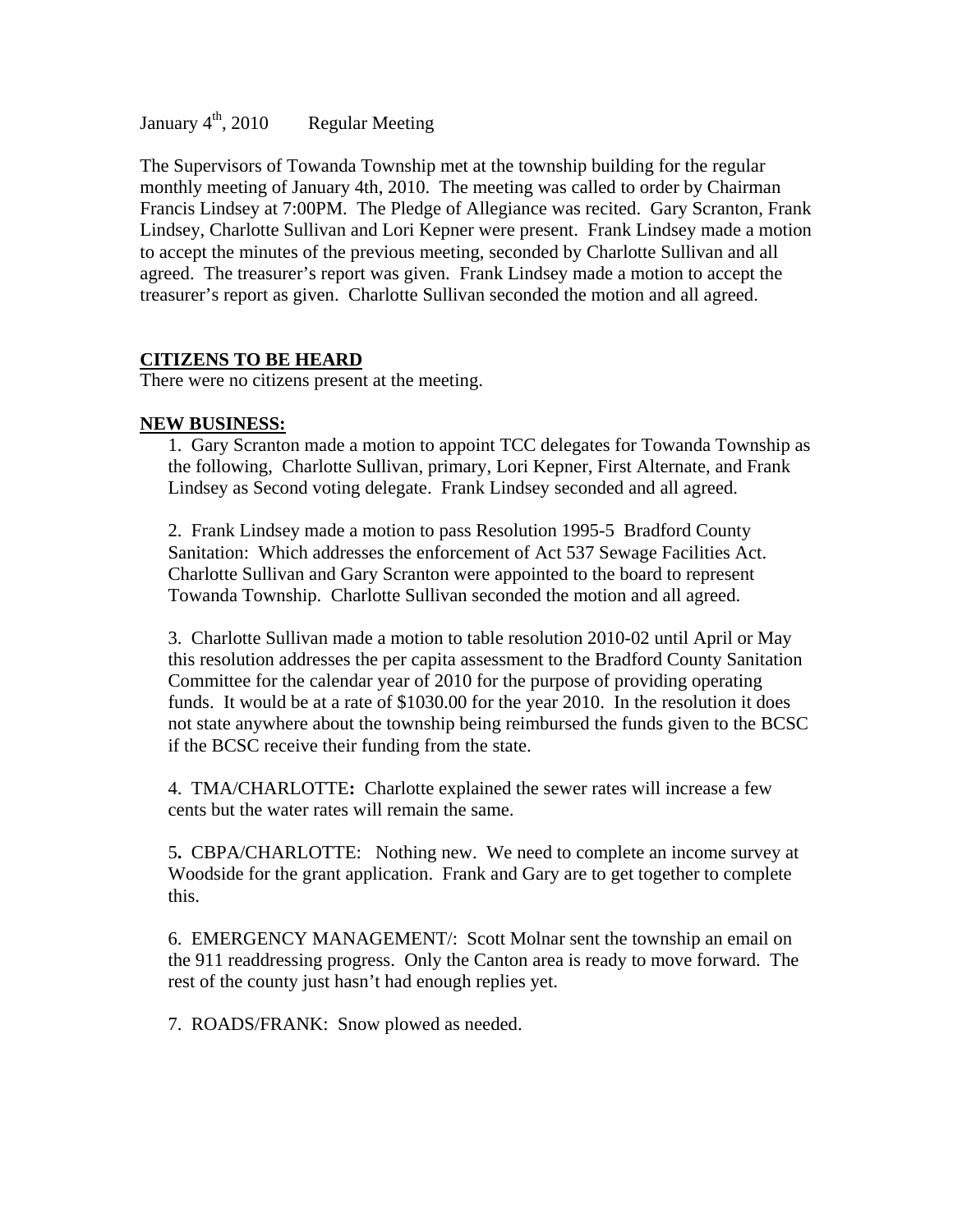- 8. Miscellaneous.
	- a. The township received letters of request for insurance from Frank Lindsey, Charlotte Sullivan, and Lori Kepner. Gary Scranton would like to be added to the Dental program. Charlotte Sullivan made a motion to add Gary Scranton to the dental program, Frank Lindsey seconded and all agreed.
	- b. We received a letter from the County that Thrush insurance was rewarded the bid on the Tax Collector's Blanket Bond renewal and we will be getting our portion of the bill shortly.
	- c. Gary Scranton made a motion that Lori Kepner takes the bid that meets our needs for the addition to the township office and also the lowest cost. Frank Lindsey seconded the motion. Charlotte Sullivan abstained. We received two bids but need at least three, once we get the third bid the decision will be made.
	- d. The supervisors are to discuss our employee manual at the February meeting with some changes they would like to be made.

BILLS TO BE PAID LIST: The supervisors received a detailed list of all bills to be paid from December  $7<sup>th</sup>$ , 2009- January  $4<sup>th</sup>$ , 2010. They also get a detailed list of all bills paid and deposits made between this time frame.

Next meeting will be on February  $1<sup>st</sup>$ , 2010 at 6:00PM.

Frank Lindsey made a motion to adjourn, Charlotte Sullivan seconded the motion and the vote was unanimous. The meeting adjourned at 9:30PM

 $\mathcal{L}_\text{max}$  , and the contract of the contract of the contract of the contract of the contract of the contract of the contract of the contract of the contract of the contract of the contract of the contract of the contr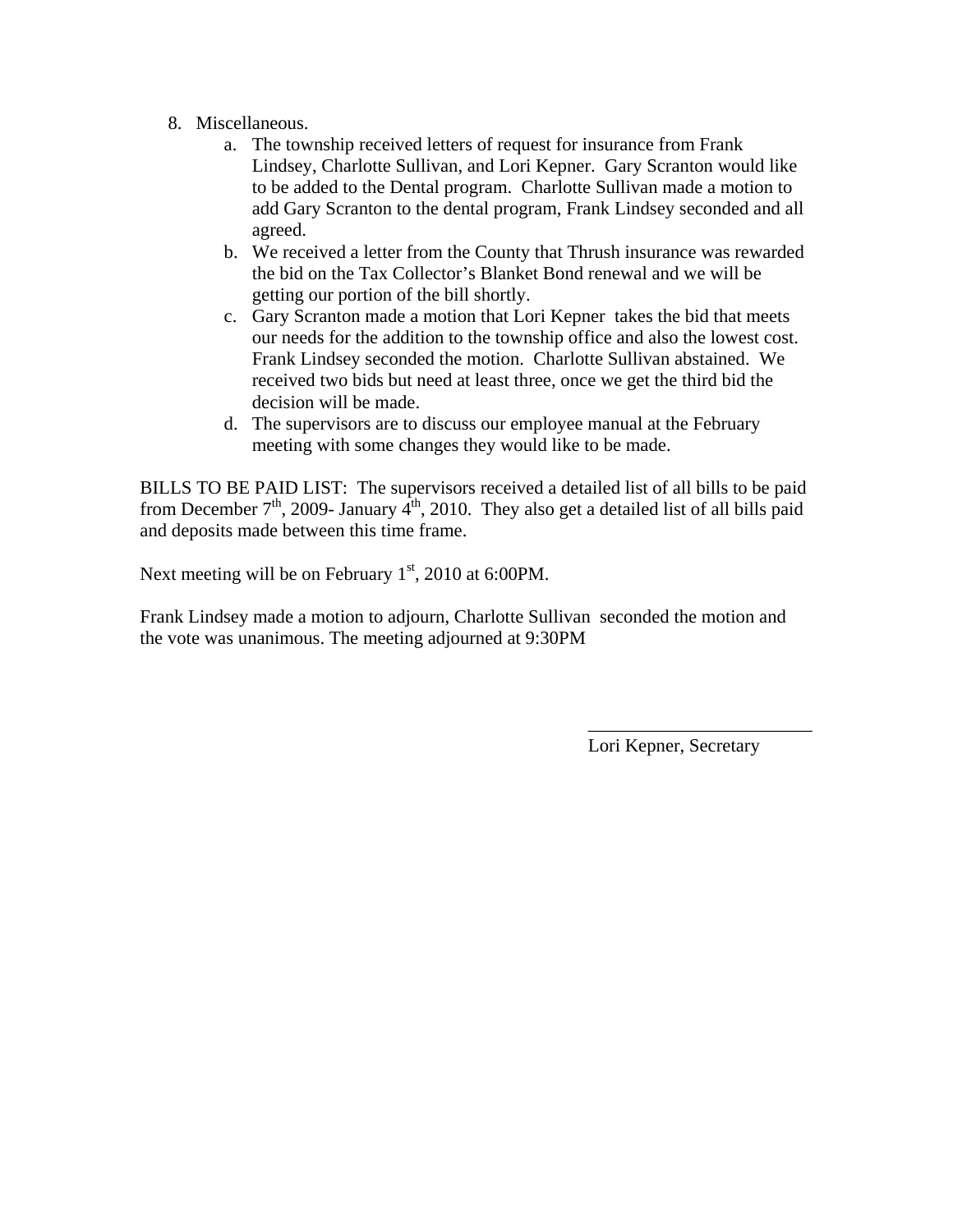The Supervisors of Towanda Township met at the township building for the reorganization meeting of January 4, 2010. At 6:00PM the meeting was called to order and a motion was made to appoint Francis Lindsey temporary chairman was made by Gary Scranton, seconded by Charlotte Sullivan. Present at the meeting was Frank Lindsey, Charlotte Sullivan, Gary Scranton and Lori Kepner.

OFFICERS: A motion was made by Charlotte Sullivan to nominate Frank Lindsey as Chairman, Charlotte Sullivan as Vice Chairman and Gary Scranton as member, as well as appointing Lori Kepner as the temporary secretary/treasurer seconded by Gary Scranton, all agreed.

Charlotte Sullivan made a motion to appoint secretary/treasurer, Lori Kepner with a compensation set at \$13.11 per hour which reflects a 3% increase. Gary Scranton seconded the motion and all agreed.

Gary Scranton made a motion to increase all general laborers and other road crew pay by 3 % with the exception of new hire's which will start out at \$10.61. Charlotte Sullivan seconded the motion and all agreed.

Gary Scranton made a motion to appoint CDL driver Jeff Chilson as an on call as needed basis, with a pay rate of \$15.39 per hour. Charlotte Sullivan seconded the motion and all agreed.

Charlotte Sullivan made a motion that the recommended wages for the working supervisors to our auditors. As the following. Full-time Road master Frank Lindsey: \$18.54 per hour with paid overtime(or comp time), holidays, and 1 week paid vacation based on a 40 our work week per our employee manual. Other working supervisors at \$12.73 with no benefits. Gary Scranton seconded the motion and all agreed.

Charlotte Sullivan made a motion to establish the treasurers bond at \$400,000.00, Gary Scranton seconded the motion and all agreed.

Frank Lindsey made a motion to appoint Stiffler & McGraw Associates as our engineer, Charlotte Sullivan seconded the motion and all agreed.

Charlotte Sullivan made a motion to appoint Lori Kepner as temporary Emergency Management Coordinator. Frank Lindsey seconded and all agreed.

Charlotte Sullivan made a motion to appoint Lori Kepner, Zoning Officer, Frank Lindsey seconded the motion and all agreed.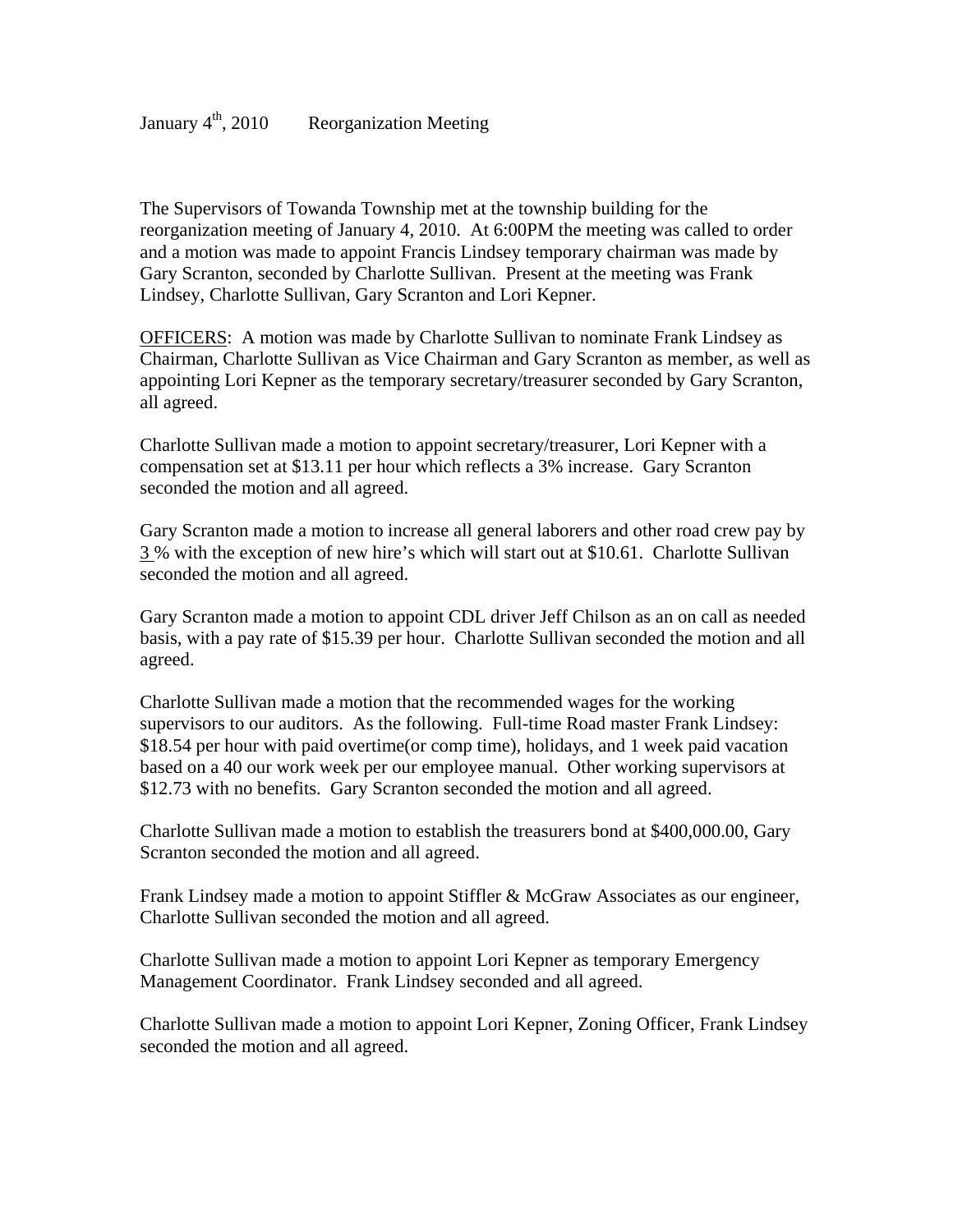Charlotte Sullivan made a motion that anyone who could attend the monthly COG meetings would represent the township, Frank Lindsey seconded and all agreed. These meetings are normally the last Monday of each month at 7:30PM at the Troy Borough Hall.

Frank Lindsey made a motion to appoint Charlotte Sullivan TMA representative, Gary Scranton seconded and all agreed.

Frank Lindsey made a motion to appoint Charlotte Sullivan, Avery Boardman, and Dr. Henson as representatives for CBPA, Gary Scranton seconded and all agreed.

Frank Lindsey made a motion to appoint Mike Welliver as Chairman of the Vacancy Board. Gary Scranton seconded and all agreed.

Frank Lindsey made a motion to appoint Assistant Secretary as Charlotte Sullivan. Gary Scranton seconded and all agreed.

Charlotte Sullivan made a motion to appoint Lori Kepner as our Open Records Officer, Frank Lindsey seconded the motion and all agreed.

Charlotte Sullivan made a motion to retain PLIGIT and Citizens and Northern bank as the Township Depositories, Gary Scranton seconded and all agreed.

Charlotte Sullivan made a motion to authorize everyday utilities bills, etc to be paid to make sure the township does not get charged late fees, Gary Scranton seconded and all agreed.

Charlotte Sullivan made a motion to retain Jonathan Foster as our township solicitor with no increase in rate from 2009 at \$95.00 per hour, Frank Lindsey seconded the motion and all agreed.

Charlotte Sullivan made a motion to establish the Township meetings to be held at the Towanda Township Municipal Building PO BOX 188, Church St, Towanda PA 18848, with the dates set forth at the December 2009 Township Meeting. Frank Lindsey Seconded and all agreed.

Frank Lindsey made a motion to appoint Gary Scranton as representative for the Fire Board, Charlotte Sullivan seconded the motion and all agreed.

Charlotte Sullivan made a motion to certify the voting delegate at the PSATS convention as the person who may attend the convention such as a supervisors, road master, or township secretary. Frank Lindsey seconded the motion and all agreed.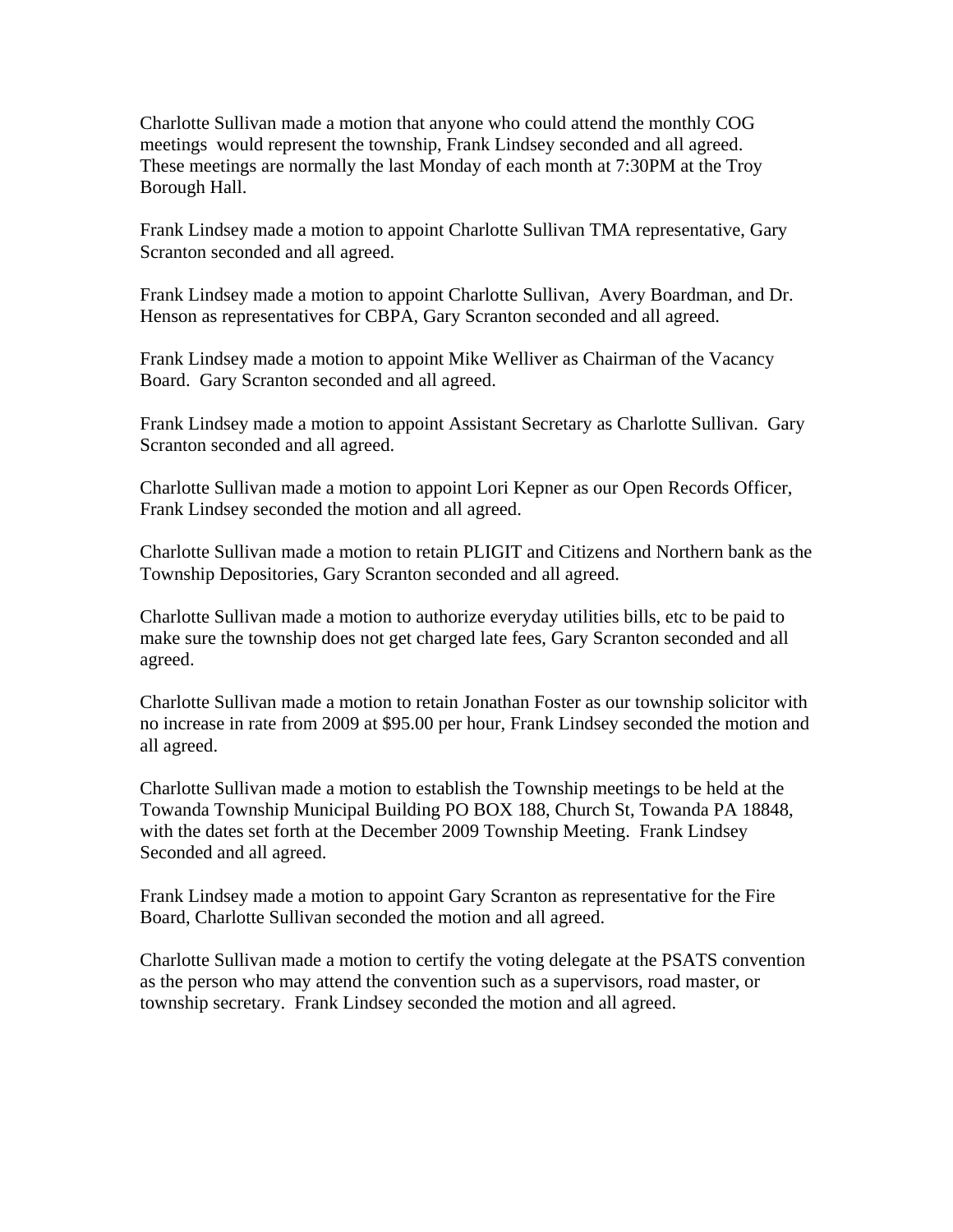Gary Scranton made a motion to set rental rates for the equipment: Backhoe: \$70.00, Lg, truck \$65.00, Sm trk \$50.00, Tar Buggy \$25.00, Stonerake \$15.00, Roller \$45.00, tractor/mower \$140.00, contracted saw/weed eater \$10.00, Lawn mower contractor rates \$20.00 per mow located at the township office, and contracted Sidewalk snow removal located along South Main Street at \$100.00 per job. Frank Lindsey seconded the motion and all agreed.

Charlotte Sullivan made a motion to appoint the following members to the Zoning Hearing Board. Charles Strickland, and Paul Kreischer. Fred Smith will be held as the Zoning Solicitor. Frank Lindsey seconded the motion and all agreed.

Charlotte Sullivan made a motion to retain Code Inspections as our Building Permit Official. Frank Lindsey seconded the motion and all agreed.

Charlotte Sullivan made a motion to Set taxes are following, seconded by Frank Lindsey and all agreed: Real Estate: 2.48 mills Spec Fire Tax: 1.91 mills Real Estate Transfer : .5% Earned Income : .5% Total road miles at 13.91 Federal Mileage Rate for 2010 at .50 cents per mile.

Charlotte Sullivan made a motion to set holidays & benefits which are to be determined by the employee manual. Frank Lindsey seconded the motion and all agreed.

Charlotte Sullivan made a motion to authorize the Road master to make purchase up to \$500.00 without prior approval of the board but will contact the secretary with the purchase information and invoice. Gary Scranton seconded the motion and all agreed.

Frank Lindsey made a motion to establish a 5 minute limit on visitors to be heard during our township meetings. Charlotte Sullivan seconded the motion and all agreed.

Frank Lindsey made a motion to adjourn at 7:00PM, seconded by Charlotte Sullivan and all agreed.

There were no citizens present at the Township meeting.

 $Sigma$  =  $\ldots$  =  $\ldots$  =  $\ldots$  =  $\ldots$  =  $\ldots$  =  $\ldots$  =  $\ldots$  =  $\ldots$  =  $\ldots$  =  $\ldots$  =  $\ldots$  =  $\ldots$  =  $\ldots$  =  $\ldots$  =  $\ldots$  =  $\ldots$  =  $\ldots$  =  $\ldots$  =  $\ldots$  =  $\ldots$  =  $\ldots$  =  $\ldots$  =  $\ldots$  =  $\ldots$  =  $\ldots$  =  $\ldots$  =  $\ldots$  =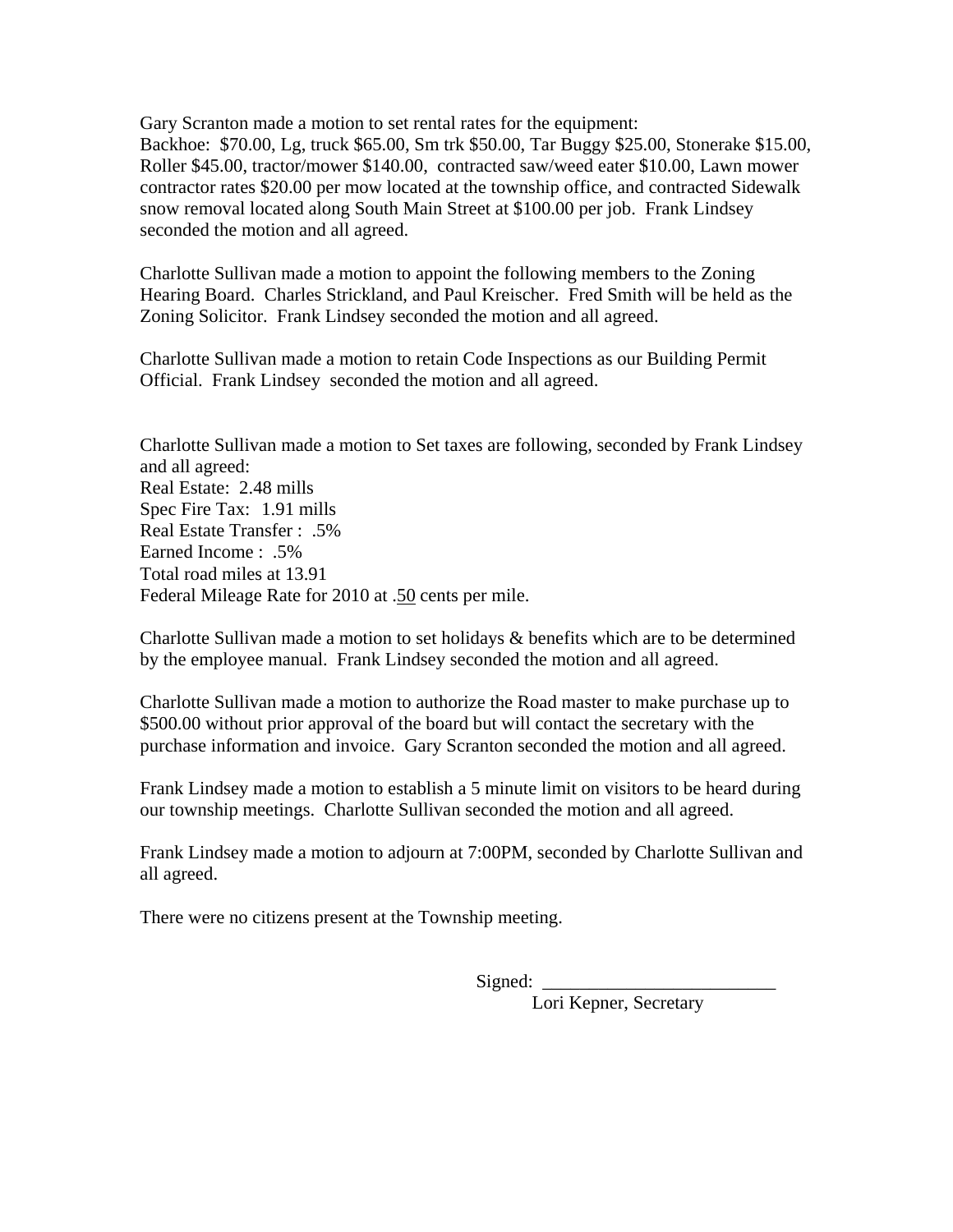February 1st, 2010 Regular Meeting

The Supervisors of Towanda Township met at the township building for the regular monthly meeting of February 1st, 2010. The meeting was called to order by Chairman Francis Lindsey at 7:00PM. The Pledge of Allegiance was recited. Gary Scranton, Frank Lindsey, Charlotte Sullivan and Lori Kepner were present. Frank Lindsey made a motion to accept the minutes of the previous meeting, seconded by Charlotte Sullivan and all agreed. The treasurer's report was given. Frank Lindsey made a motion to accept the treasurer's report as given. Charlotte Sullivan seconded the motion and all agreed.

# **CITIZENS TO BE HEARD**

There were no citizens present at the meeting.

# **NEW BUSINESS:**

1.TMA/CHARLOTTE**:** We received minutes from the past meeting. The VFW is paying for all expenses incurred from the sewer extension.

2**.** CBPA/CHARLOTTE:We received minutes from the past meeting.

3. EMERGENCY MANAGEMENT: Nothing new Lori is to call Kay Ford to get information on Fire Board meetings and etc.

4. ROADS/FRANK: Snow removal as needed. The trucks traveling on Patton Hill Road have been doing an extreme amount of damage to the road. Frank has been in constant contact with Chesapeake about the situation. They seem to be cooperating with the Township. Chesapeake had marked several spots to repair, but since recent snow falls have occurred they have vanished from the road. Frank had met with Gary and they had marked 7 additional spots which were starting to come apart which Chesapeake will need to fix. Frank will keep an eye on the road and make appropriate calls to get the road to a condition that it can be traveled. Lori received the new salt contract for 2010-2011 year. Frank wanted Lori to submit it with the same amounts as last year. Jeff Chilson is to be added to our CDL program with the COG and Memorial Hospital. He will need to go to the Hospital and registration and then he will be put in the CDL pool to be called for random testing as well as Frank.

# 5. Miscellaneous.

- a. The supervisors are going to review the employee manual and make some changes to the policy before adopting.
- b. Charlotte Sullivan made a motion to adopt Resolution 2010-04 the Bradford County 2009 Hazard Mitigation Plan. Gary Scranton seconded the motion and all agreed.
- c. Charlotte Sullivan made a motion to accept Gannon Insurance as the insurance provider for the 2010-2011 year. Our rate will be at \$5,380 for Liability coverage's and \$4,689 for Workers Compensation coverage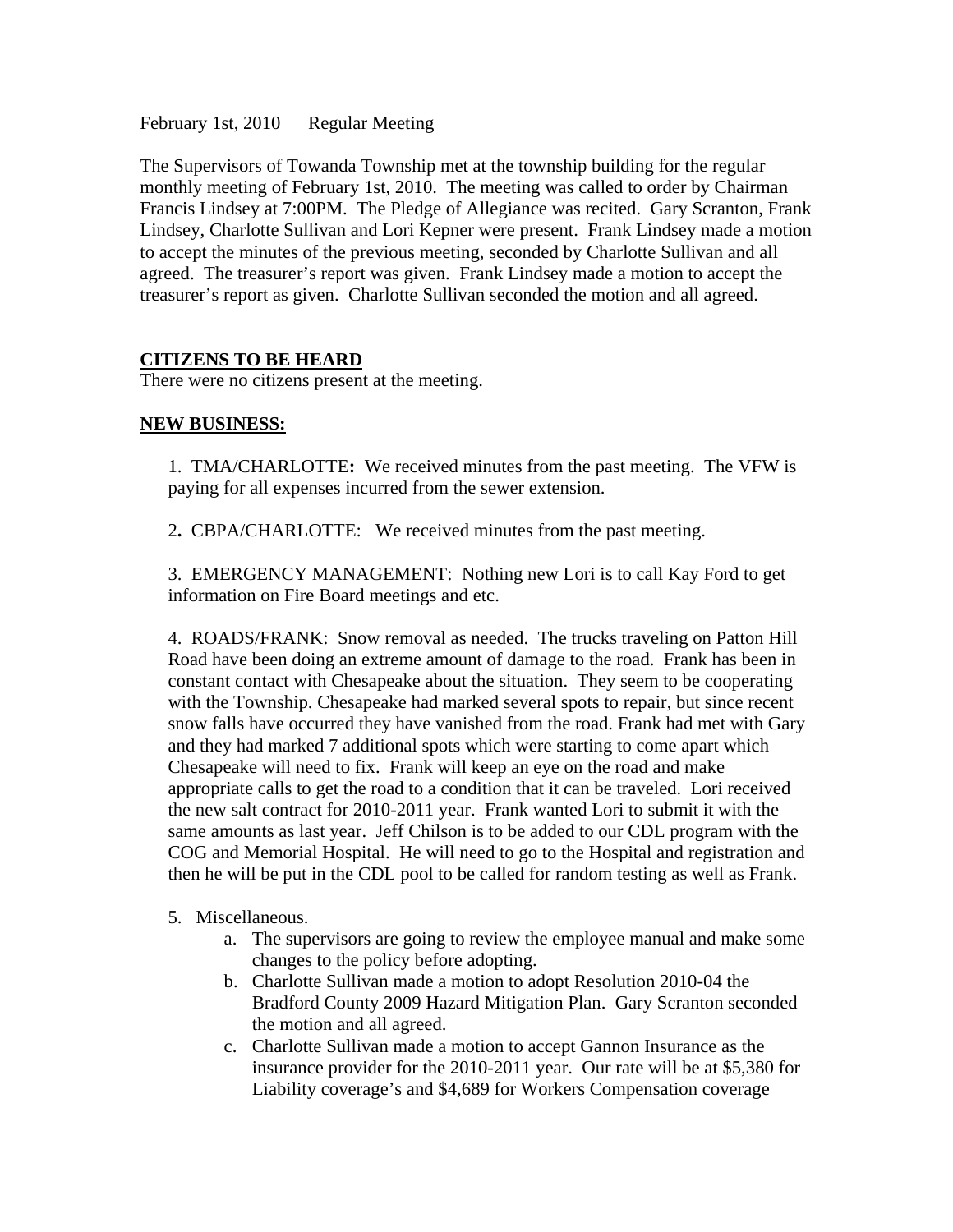which is based on the salaries of the General Laborers not elected officials. This make our premium \$10,069. We did get back a dividend check in Oct of 2009 from Gannon in the amount of \$540.00. We could very well get another dividend check this year.

d. Jonathan Fosters has completed the court process for the acquisition of Cole Cemetery. Now we need to wait for Mr. Overpeck to sign the deed over to the Township. Once this is done the Township can move forward with setting rates and having the cemetery surveyed.

BILLS TO BE PAID LIST: The supervisors received a detailed list of all bills to be paid from January  $4<sup>th</sup>$ , 2010 and February 1<sup>st</sup>, 2010.\* see attached bills to be paid list included in the minute book.

Next meeting will be on March  $1<sup>st</sup>$ , 2010 at 6:00PM.

Frank Lindsey made a motion to adjourn, Charlotte Sullivan seconded the motion and the vote was unanimous. The meeting adjourned at 9:00PM

 $\overline{\phantom{a}}$  , which is a set of the contract of the contract of the contract of the contract of the contract of the contract of the contract of the contract of the contract of the contract of the contract of the contract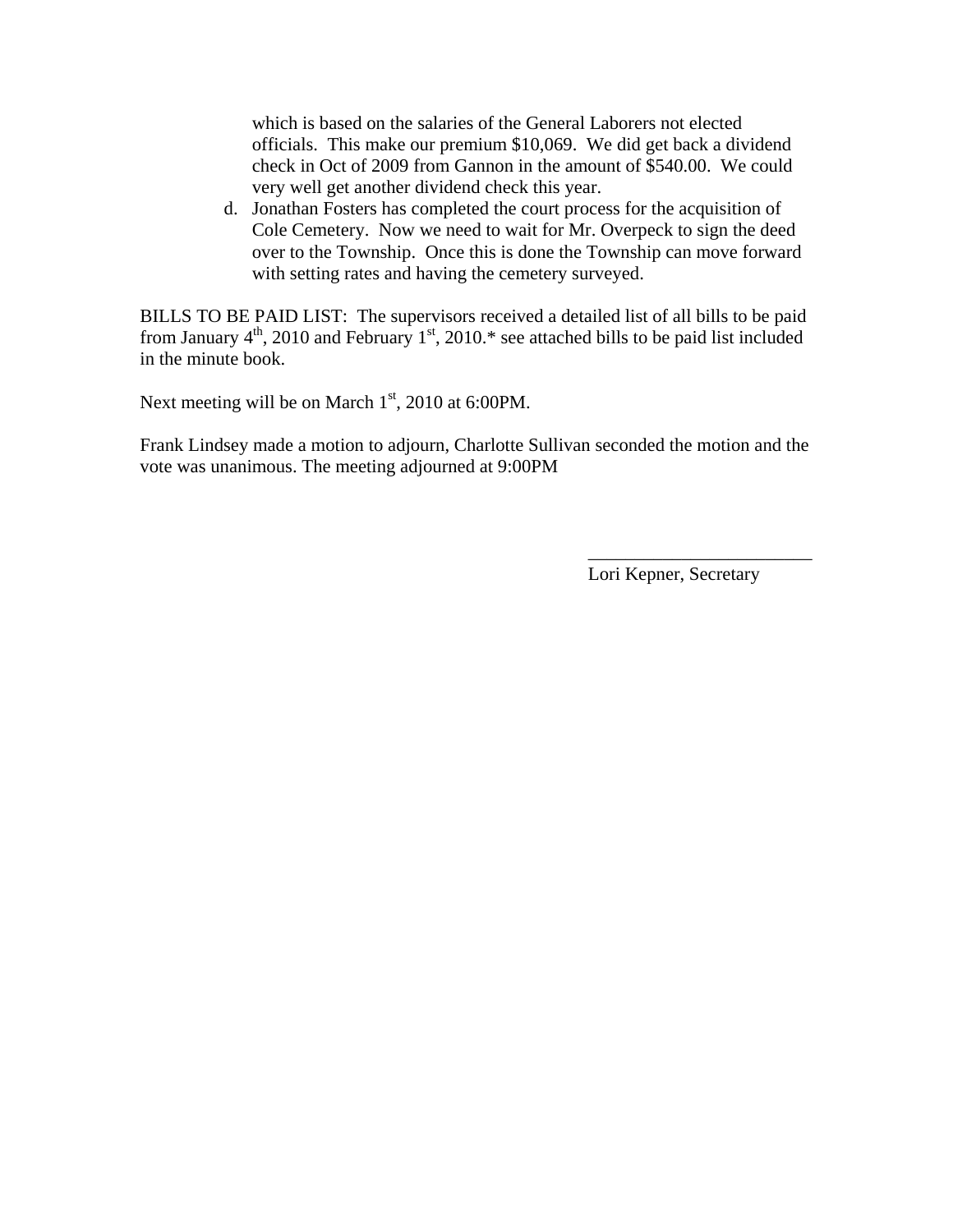March 1st, 2010 Regular Meeting

The Supervisors of Towanda Township met at the township building for the regular monthly meeting of March 1st, 2010. The meeting was called to order by Chairman Francis Lindsey at 7:00PM. The Pledge of Allegiance was recited. Gary Scranton, Frank Lindsey, Charlotte Sullivan and Lori Kepner were present. Charlotte Sullivan made a motion to accept the minutes of the previous meeting, seconded by Gary Scranton and all agreed. The treasurer's report was presented. Lori Kepner explained that we could invest some money in a PLGIT CD for either 180 days or 365 days to earn a better interest rate at this time. The savings and checking accounts are earning only ¼ percent right now. Lori called around to the local banks and could not compare to PLGIT's CD rates. We are looking for around a 1.25% interest rate. Gary Scranton made a motion that Lori invests \$150,000 into a CD with PLGIT for a term of 365days if she finds good enough rates, Charlotte Sullivan seconded and all agreed. Gary Scranton then made a motion to accept the treasurer's report as given. Charlotte Sullivan seconded the motion and all agreed.

### **CITIZENS TO BE HEARD**

There were no citizens present at the meeting.

### **NEW BUSINESS:**

1.TMA/CHARLOTTE**:** The Wysox water project should start this fall. Bulk water numbers have been down in sales, but are now starting to come back up. We received the minutes from Charlotte.

2**.** CBPA/CHARLOTTE:We received the minutes from Charlotte. Charlotte suggested we contact the Bradford County Commerce and see about some rates for Dental coverage for the Township.

3. EMERGENCY MANAGEMENT: Lori spoke to Maryann at the Towanda Borough about getting the  $4<sup>th</sup>$  Qtr 2009 Fire Department Call Report and Bill. Maryann explained she would get it out ASAP. Gary Scranton looked into the Community Workforce program and explained it looked like a good program but we should wait until they run the program a little longer before we act on it.

4. ROADS/FRANK: Lori is to keep working with the Signing Agent on signing a lease for the Township properties. We ordered two more loads of cinders and salt. Lori processed the new Salt Contract through COSTARS for the 2010-2011 year. The crew has been doing work on Patton Hill Rd from all the truck traffic to and from the well sites. Frank explained that Chief is doing a great job at having someone right there on call to do repairs.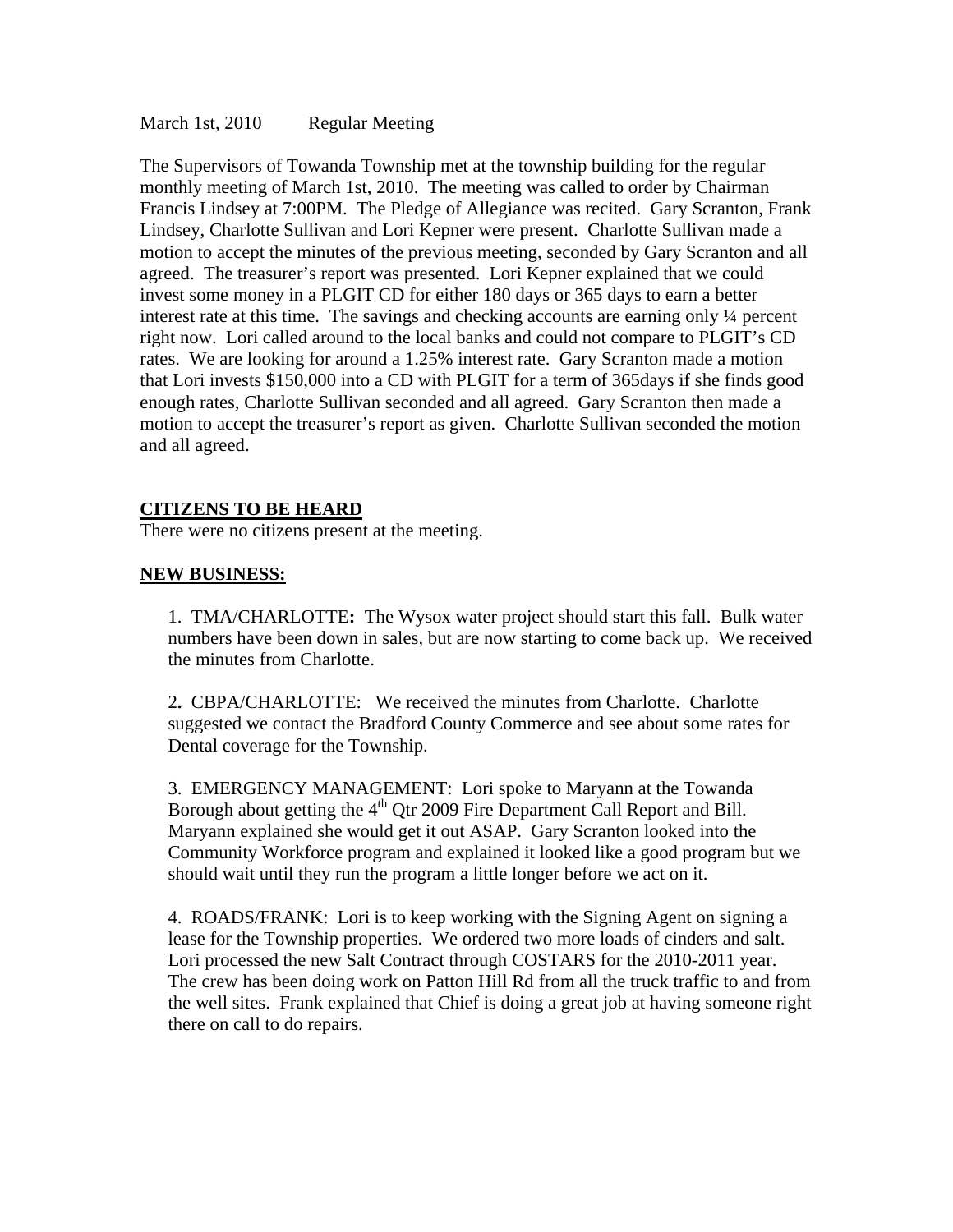- 5. Miscellaneous.
	- a. Employee manual: Jonathan Foster is sending updates to policies that should be included. The supervisors will table the employee manual.
	- b. Cole Cemetery: Still waiting on Warren to sign the deed over to the Township. He has not called the Township office or stopped by Jonathan Foster's office either. Frank explained he would take the copy of the paperwork to his office and try to contact Warren.
	- c. The supervisors reviewed the Subdivision for Dan Strickland's property, And explained that everything looked good on the Township's end.
	- d. The meeting for the EIT collection by-laws is March 29, 2010.

BILLS TO BE PAID LIST: The supervisors received a detailed list of all bills to be paid from February  $1<sup>st</sup>$ , 2010-March  $1<sup>st</sup>$ , 2010.\* see attached bills to be paid list included in the minute book. Gary Scranton made a motion to pay the bills, Charlotte Sullivan seconded and all agreed.

Next meeting will be on April 5th, 2010 at 6:00PM.

Charlotte Sullivan made a motion to adjourn, Gary Scranton seconded the motion and the vote was unanimous. The meeting adjourned at 8:45PM

 $\overline{\phantom{a}}$  , which is a set of the contract of the contract of the contract of the contract of the contract of the contract of the contract of the contract of the contract of the contract of the contract of the contract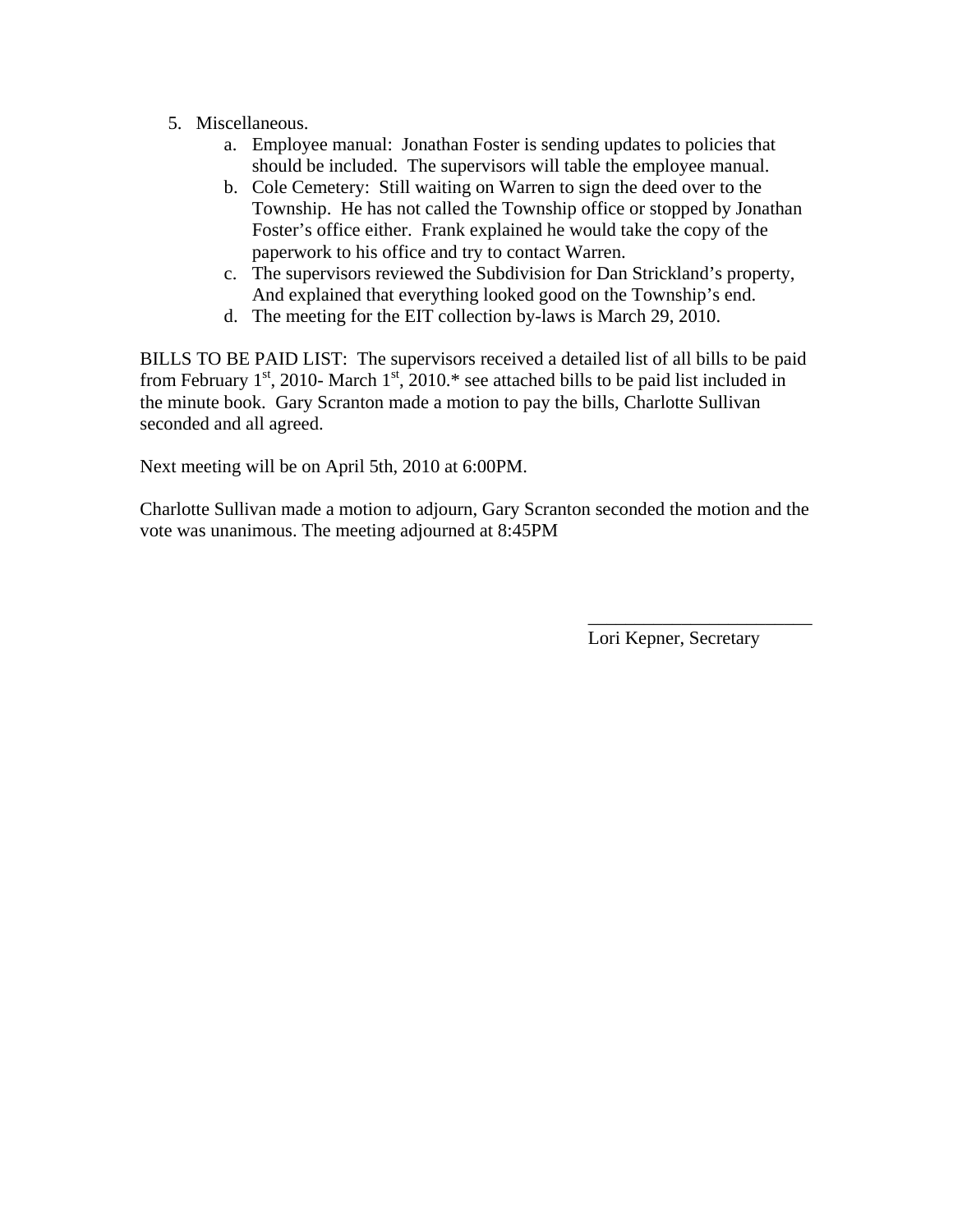The Supervisors of Towanda Township met at the Township Garage Office for a special meeting of March 6th, 2010. The meeting was called to order by Chairman Francis Lindsey at 9:00AM. The Pledge of Allegiance was recited. Frank Lindsey, Charlotte Sullivan and Lori Kepner were present.

# **CITIZENS TO BE HEARD**

There were no citizens present

# **NEW BUSINESS:**

1. The supervisors met to discuss road issues and maintenance. Chief Oil LLC, had started traveling along Patton Hill Rd on Wednesday, March  $3<sup>rd</sup>$ , while traveling they got stuck on the road. Frank Lindsey was contacted about the issue around 1:15 pm. Frank talked to Lori Kepner, Secretary, shortly afterwards to see if we had received a maintenance agreement from Chief. Lori explained to Frank that we had not. Last year, Lori had contacted Chief at the same time the maintenance agreement between Chesapeake and the Township was signed, but at that time Chief was not going to be in our area for at least one year or so and explained that they didn't want to sign the agreement until they were in our area. Frank contacted Lori at home later on that evening to get copies of the agreement which was sent to Chief and to drop it off at the Garage office the next morning so he had it to give to the representative from Chief who was meeting Frank around 8:00am Thursday morning. Patton Hill Rd has been under construction since Chesapeake has been sending rigs up the roads to various well sites. The maintenance agreement paperwork was dropped off at Frank's office the next morning. Seth Frasier from Chief was at the office discussing the repairs that they would do to Patton Hill to make the road passable. Seth explained that they would work with the Township to resolve any issues that occur from the damages that their rigs may do.

Charlotte and Frank reviewed the maintenance agreement. Charlotte Sullivan made a motion to accept the maintenance agreement between Towanda Twp and Chief Oil LLC, Frank Lindsey seconded the motion and both agreed.

Next meeting will be on April 5th, 2010 at 6:00P.M.

Frank Lindsey made a motion to adjourn, Charlotte Sullivan seconded the motion and both agreed. The meeting adjourned at 10:00 AM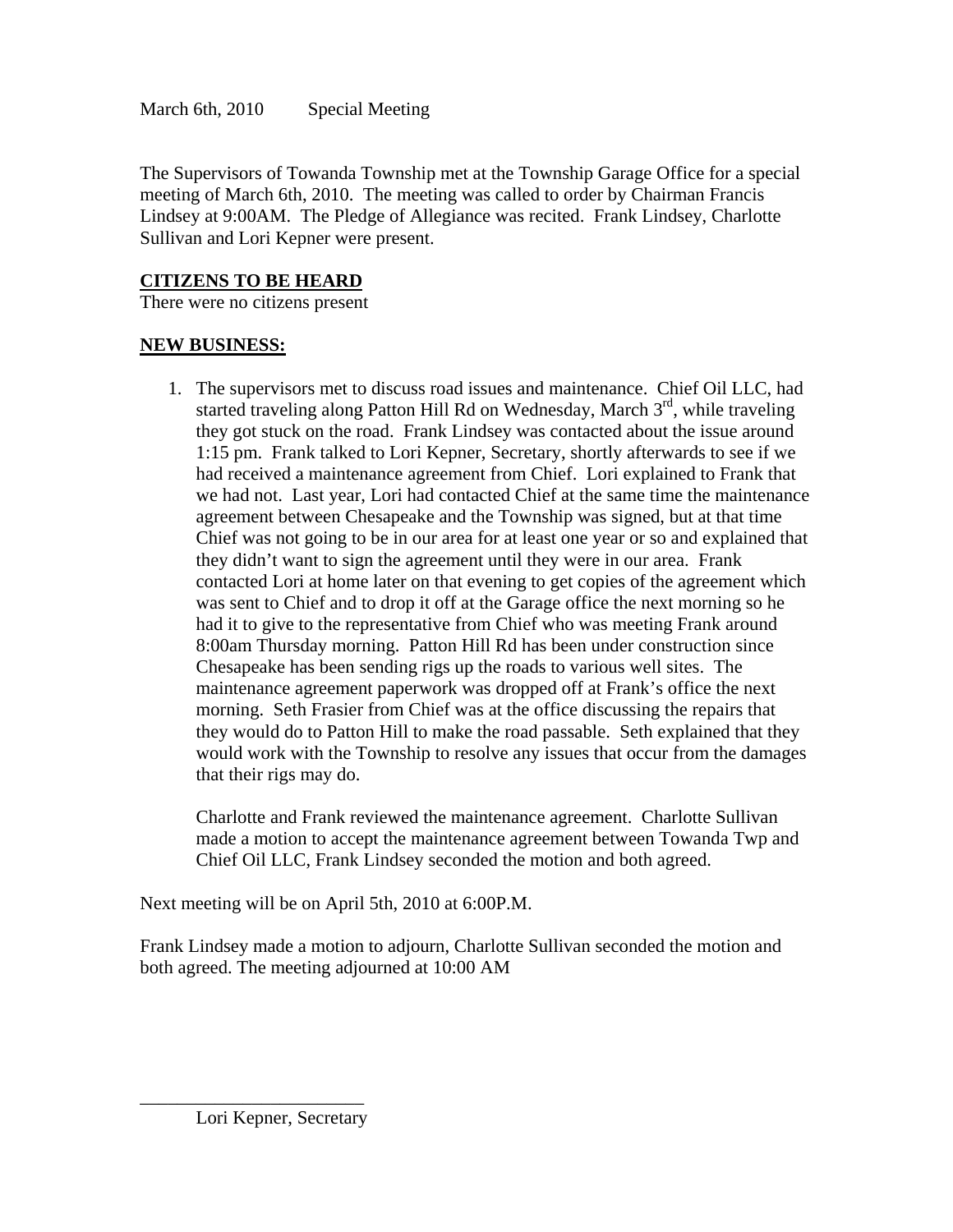April 5th, 2010 Regular Meeting

The Supervisors of Towanda Township met at the township building for the regular monthly meeting of April 5th, 2010. The meeting was called to order by Chairman Francis Lindsey at 6:00PM. The Pledge of Allegiance was recited. Gary Scranton, Frank Lindsey, and Charlotte Sullivan were present. Lori Kepner was not present due to a home accident and was excused from attending the meeting. Charlotte Sullivan made a motion to accept the minutes of the March  $1<sup>st</sup>$ , 2010 meeting, seconded by Gary Scranton and all agreed. Charlotte Sullivan made a motion to accept the March  $6<sup>th</sup>$ , 2010 Special meeting minutes. Gary Scranton seconded and all agreed. The treasurer's report was presented; we need to add back in a line for the PLGIT CD. Charlotte Sullivan then made a motion to accept the treasurer's report including the insertion of the PLGIT CD as presented. Gary Scranton seconded the motion and all agreed.

# **CITIZENS TO BE HEARD**

There were no citizens present at the meeting.

### **NEW BUSINESS:**

- 1.TMA/CHARLOTTE**:** There was no meeting.
- 2**.** CBPA/CHARLOTTE:Dupont and Sylvania (GTP) are hiring people.

3. Gary Scranton explained there was no meeting for the Towanda Fire Board in March, and that they were trying to change the meeting date for future meetings.

- 4. SUBDIVISIONS: The board reviewed the subdivision of the non-building wavier on the Strickland property and they found no adverse comments. The board also reviewed the Kathleen Heskell subdivision and found no adverse comments.
- 5. ROADS/FRANK: The road crew has been working hard to keep the roads open due to the high truck traffic from the well construction sites. Shepard Hill road is back in good shape. Patton Hill Rd in good condition super job by Chesapeake. Frank has requested that Chesapeake supply dust control down on the roads. The supervisors are pleased with the gas company's cooperation. The road crew will be doing cold patch work on Railroad and Woodside this week. Need more cold patch to finish jobs.
- 6. GAS LEASE PROPOSAL: Lori is to try to contact the representative from RedSky to attend our May meeting. Redsky has all agreements drawn up with the exception of Cole Cemetery; Cole Cemetery has not been registered in the Township's name yet at the Courthouse.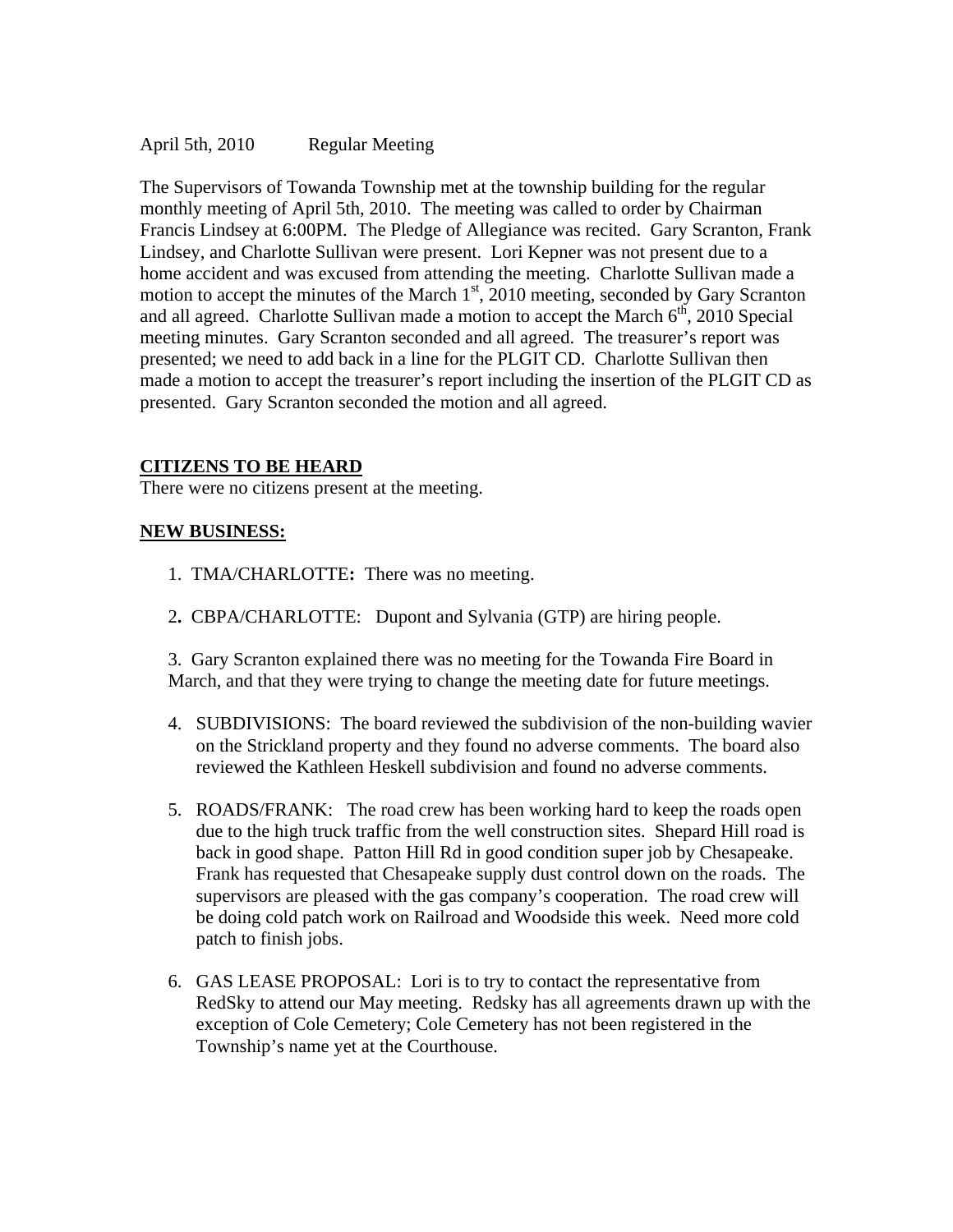- 7. Miscellaneous.
	- a. Employee manual: The supervisors wish to table it for two months.
	- b. Cole Cemetery: Warren signed the paperwork now just waiting on the Courthouse to record the transaction.
	- c. CBPA- dinner will be on April  $15<sup>th</sup>$  cost is \$20.00 per person.
	- d. There is an information meeting being held at the Bradford County Airport on April  $6<sup>th</sup>$ , Frank and Charlotte will attend.
- 8. The Supervisors will discuss the passing of the Bradford County Sanitation Committee Resolution at the May 2010 meeting.

BILLS TO BE PAID LIST: The supervisors received a detailed list of all bills to be paid from March  $1<sup>st</sup>$ , 2010-April  $5<sup>th</sup>$ , 2010.\* see attached bills to be paid list included in the minute book. Frank Lindsey made a motion to pay the bills, with the exception of the Northeast Builders bill for \$472.00. The supervisors felt this bill was high for the scope of the molding. Lori was asked to call them and ask to verify this bill is correct. Charlotte Sullivan seconded and all agreed.

Next meeting will be on May 3rd, 2010 at 6:00PM.

Charlotte Sullivan made a motion to adjourn, Gary Scranton seconded the motion and the vote was unanimous.

 $\overline{\phantom{a}}$  , which is a set of the contract of the contract of the contract of the contract of the contract of the contract of the contract of the contract of the contract of the contract of the contract of the contract

The minutes were taken by Charlotte Sullivan and prepared for publication by Lori Kepner.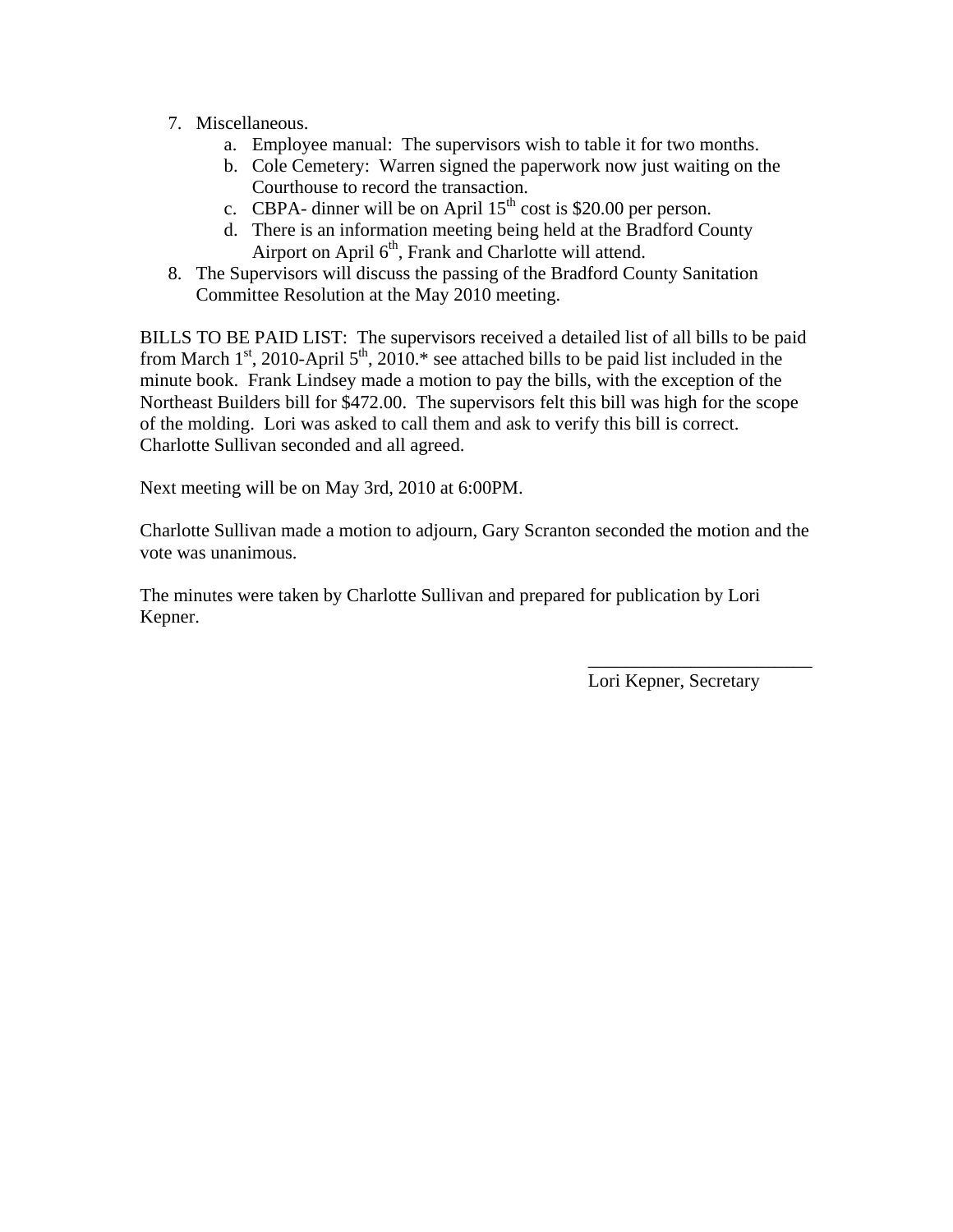May 3rd, 2010 Regular Meeting

The Supervisors of Towanda Township met at the township building for the regular monthly meeting of May  $3<sup>rd</sup>$ , 2010. The meeting was called to order by Chairman Francis Lindsey at 6:00PM. The Pledge of Allegiance was recited. Gary Scranton, Frank Lindsey, Charlotte Sullivan and Lori Kepner were present. Charlotte Sullivan made a motion to accept the minutes of the April  $5<sup>th</sup>$ , 2010 meeting, seconded by Gary Scranton and all agreed. The minutes of the April  $5<sup>th</sup>$ , 2010 meeting were taken by Charlotte Sullivan and then prepared by Lori Kepner with Charlotte's assistance. The treasurer's report was presented. Charlotte Sullivan then made a motion to accept the treasurer's report. Gary Scranton seconded the motion and all agreed.

# **CITIZENS TO BE HEARD**

There were no citizens present at the meeting.

# **NEW BUSINESS:**

1.TMA/CHARLOTTE**:** There was no meeting. Charlotte turned in the last meeting's minutes. The VFW is now online.

2**.** CBPA/CHARLOTTE: Nothing new

3. Frank was told by Andy Space that there was someone asking questions at the last Fire Board meeting directed towards Towanda Township. Gary Scranton was to get a hold of someone on the Towanda Fire Board and get some information about what was requested and see if he could get a hold of the person with the questions.

4. ROADS/FRANK: The road crew has started mowing. Jeff Chilson's last day was April  $30<sup>th</sup>$ , 2010. Frank will be looking for a part time person to help out this summer. Chesapeake explained to Frank that sometime over the summer they were going to start a paving project for Patton Hill Rd, and when they were done with the road it would be much more durable then it is now to heavy truck traffic. Chesapeake is also considering not running heavy truck traffic from February until April, to try to eliminate some of the damage done to the roads.

5. GAS LEASE PROPOSAL: Gary Scranton made a motion to accept the Gas Lease proposal presented to the Township in writing from Craig LaPointe, who is the representative from Red Sky, for Chesapeake Appalachia, LLC for all properties owned by Towanda Twp which is a total of 6.833 acres, excluding Cole Cemetery, in the amount of \$39,289.75. Charlotte Sullivan seconded the motion and all agreed. We are waiting for the Cole Cemetery lease agreement to be drawn up, since the Township just received ownership of the property.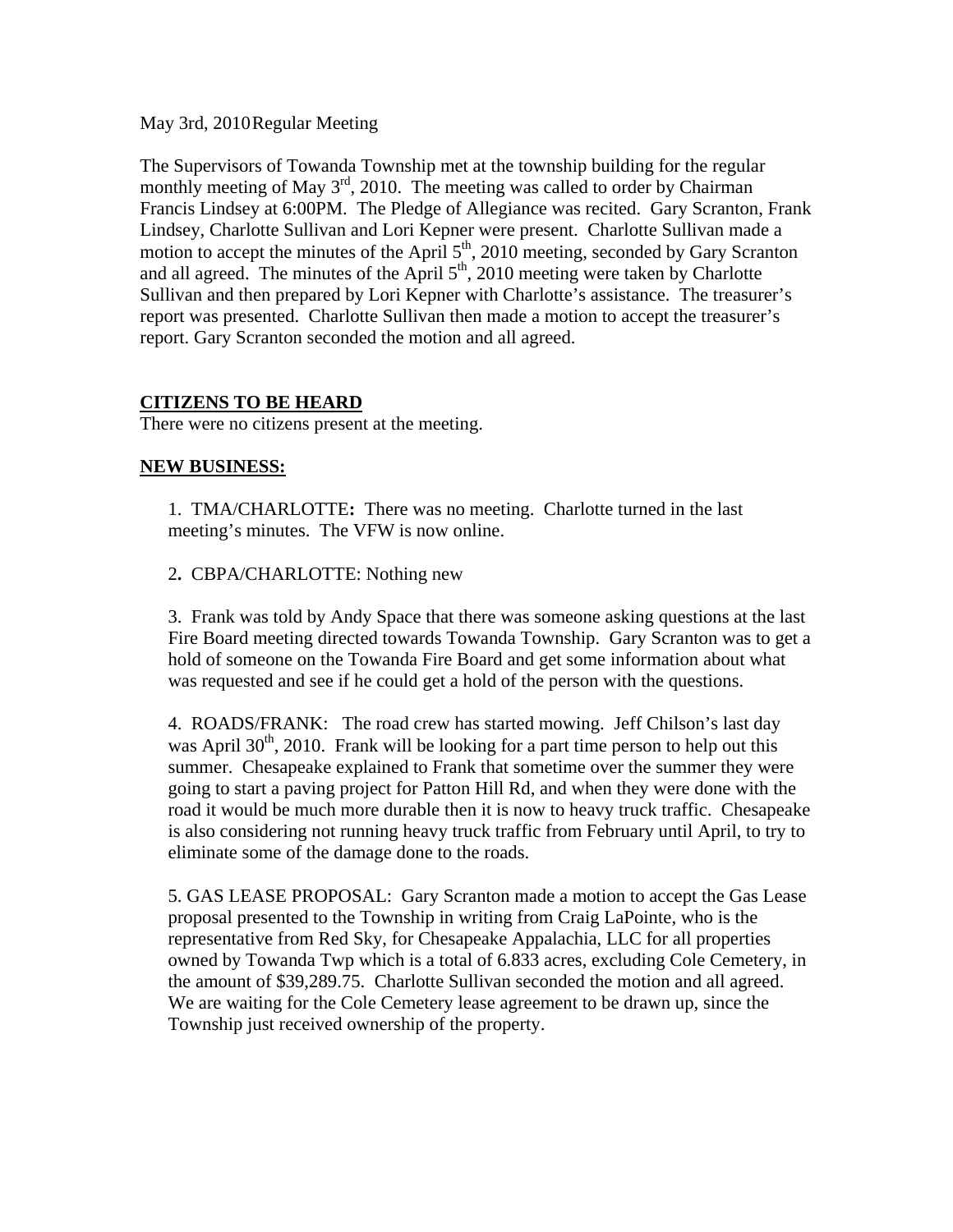- 6. Miscellaneous.
	- a. Employee manual: The supervisors will hold a Special meeting on May  $19<sup>th</sup>$ , 2010 at 5:00PM to work on the employee manual.
	- b. Cole Cemetery: Is now registered in the Township's name.
	- c. Gary Scranton made a motion to purchase a new computer system for the Township office in the price range of the two examples which the secretary presented to the board. Charlotte Sullivan seconded the motion and they all agreed. The Township is approved for a grant from NTRPC for up to \$750.00 towards a new computer system.
	- d. Frank Lindsey completed the Bradford County Prison Board Application and it has been sent in.
	- e. The Flood Summit is scheduled for May  $7<sup>th</sup>$ , and Lori Kepner is authorized to attend.
	- f. The Bradford County Township Officers Association Spring Dinner will be held on May  $20<sup>th</sup>$ , 2010 at the Troy Fire Hall at 6:30PM. There is no cost to attend this dinner.
- 7. The Supervisors decided to table the Bradford County Sanitation Committee Resolution until the next meeting. The Supervisors would like to find out how their financial situation is and if they have hired back all employees who had been laid off.

BILLS TO BE PAID LIST: The supervisors received a detailed list of all bills to be paid from April  $5<sup>th</sup>$ , 2010-May  $3<sup>rd</sup>$ , 2010.<sup>\*</sup> see attached bills to be paid list included in the minute book. Charlotte Sullivan seconded and all agreed.

The next regular monthly meeting will be on June  $7<sup>th</sup>$ , 2010 at 6:00PM.

Charlotte Sullivan made a motion to adjourn, Gary Scranton seconded the motion and the vote was unanimous.

 $\overline{\phantom{a}}$  , which is a set of the contract of the contract of the contract of the contract of the contract of the contract of the contract of the contract of the contract of the contract of the contract of the contract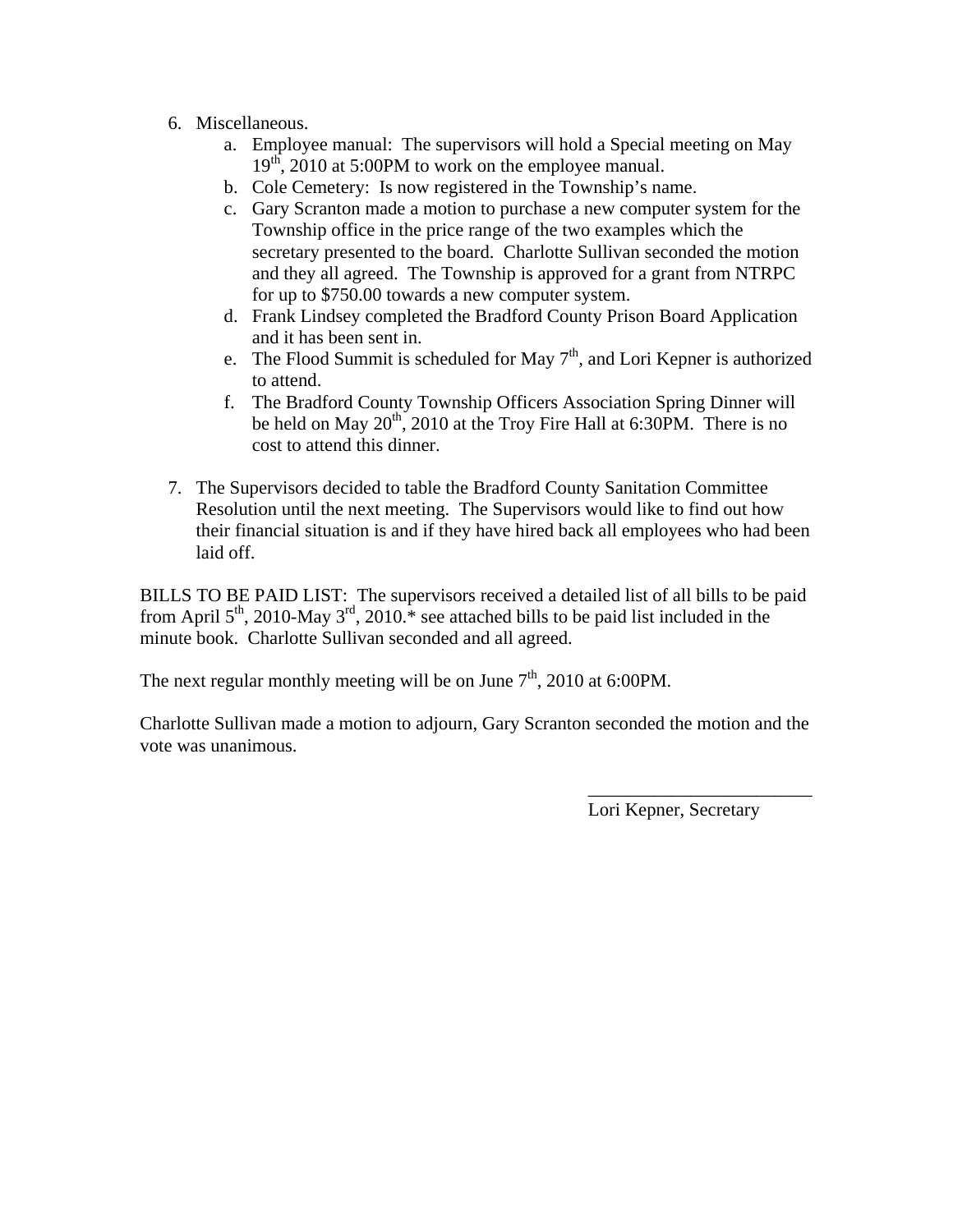# **TOWANDA TOWNSHIP MEETING MINUTES - SPECIAL MEETING** 5:00 PM, MAY 19, 2010

A special meeting was held on May 19, 2010 for the purpose of reviewing the Employee Handbook. Members present were Frank Lindsey, Chairman, Charlotte Sullivan and Gary Scranton.

First item acted on was a "Request for Office Hours Change" proposed by Lori Kepner to change the Office Hours to 8:30 AM to 12:30 PM. This request was voted in favor of adopting by all supervisors to change the hours as requested and the date for these effective hours are for the period of June 1, 2010 to September 1, 2010.

Other item acted on was proposed revisions to the Employee Handbook as suggested by the current Solicitor, Attorney Jonathan P. Foster, Sr. and the Board of Supervisors. These changes were made to bring the current manual in compliance with legally required provisions and procedures and benefits provided by the Board of Supervisors.

Respectfully Submitted,

**CHARLOTTE S. SULLIVAN** Vice-Chairman **Acting Secretary**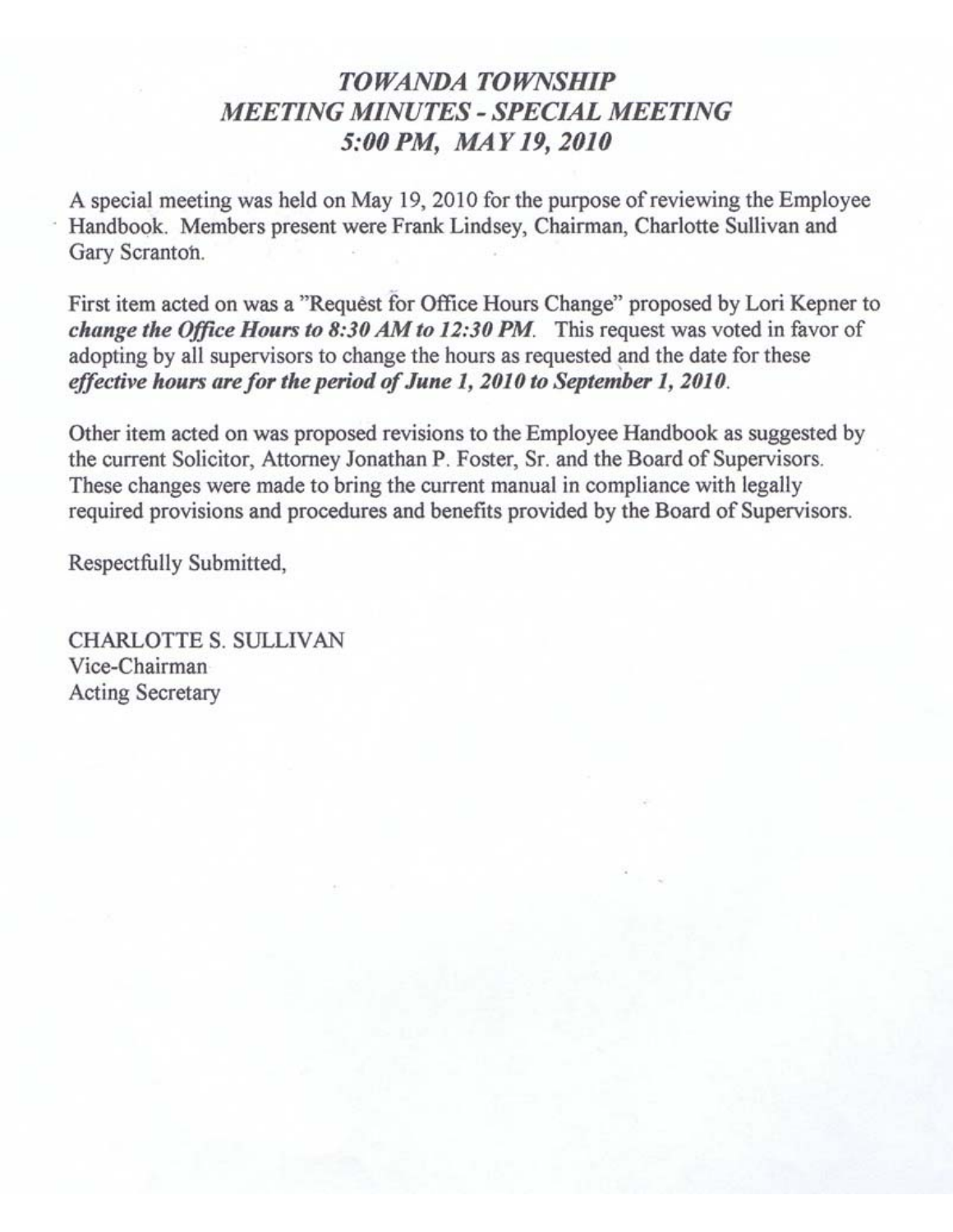June 7th, 2010Regular Meeting

The Supervisors of Towanda Township met at the township building for the regular monthly meeting of June 7th, 2010. The meeting was called to order by Chairman Francis Lindsey at 6:00PM. The Pledge of Allegiance was recited. Gary Scranton, Frank Lindsey, Charlotte Sullivan and Lori Kepner were present. Charlotte Sullivan made a motion to accept the minutes of the May 3rd, 2010 meeting, seconded by Gary Scranton and all agreed. Charlotte Sullivan had prepared the Minutes from the May  $19<sup>th</sup>$ , 2010 Special Meeting. Gary Scranton made a motion to accept the minutes, seconded by Frank Lindsey and all agreed. The treasurer's report was presented. Charlotte Sullivan then made a motion to accept the treasurer's report. Gary Scranton seconded the motion and all agreed.

# **CITIZENS TO BE HEARD**

There were no citizens present at the meeting.

### **NEW BUSINESS:**

1.TMA/CHARLOTTE**:** There was no meeting.

2**.** CBPA/CHARLOTTE: The Township received a \$60,000 grant from CDBG for the engineering process for the Woodside project. Charlotte did an excellent job of preparing the information needed for the grant application.

3. FIRE REPORT: The next fire board meeting is June  $8<sup>th</sup>$ , at 6PM. Gary Scranton will attend the meeting. It was brought up at the meeting that Wysox was going to purchase a new pumper, and Towanda Fire Dept said maybe they should look at their pumper. A citizen asked if Towanda's pumper worked, and the response was yes it still works. Lori received the email with the minutes from the May meeting and forwarded them to all the supervisors.

4. ROADS/FRANK: Charlotte Sullivan made a motion to purchase two new weed eaters for Cole Cemetery use. The money will be paid for out of the Cole Cemetery Fund. Gary Scranton seconded and all agreed. Also the garage news a new chain saw. Charlotte Sullivan made a motion to purchase a new chain saw. Gary Scranton seconded the motion and all agreed. Chesapeake has had a contractor put dust control down on Patton Hill Rd, it worked for a few days, but it is now back to being extremely dusty. There are 4 new gas wells going up in Towanda Township. Scott Williams from Butler Surveying is trying to survey Cole Cemetery, but says that only the 35foot right of way deeded to the Cemetery from Mr. Pepper is all that is in the Township's name. When the Township talked to Jonathan Foster, he explained the dissolution of Cole Cemetery and then the acquisition of Cole Cemetery by the Township was a blanket transaction, which means everything in Cole Cemetery's name is now owned by the Township. Gary Scranton is to get a hold of Scott Williams and discuss what Scott needs.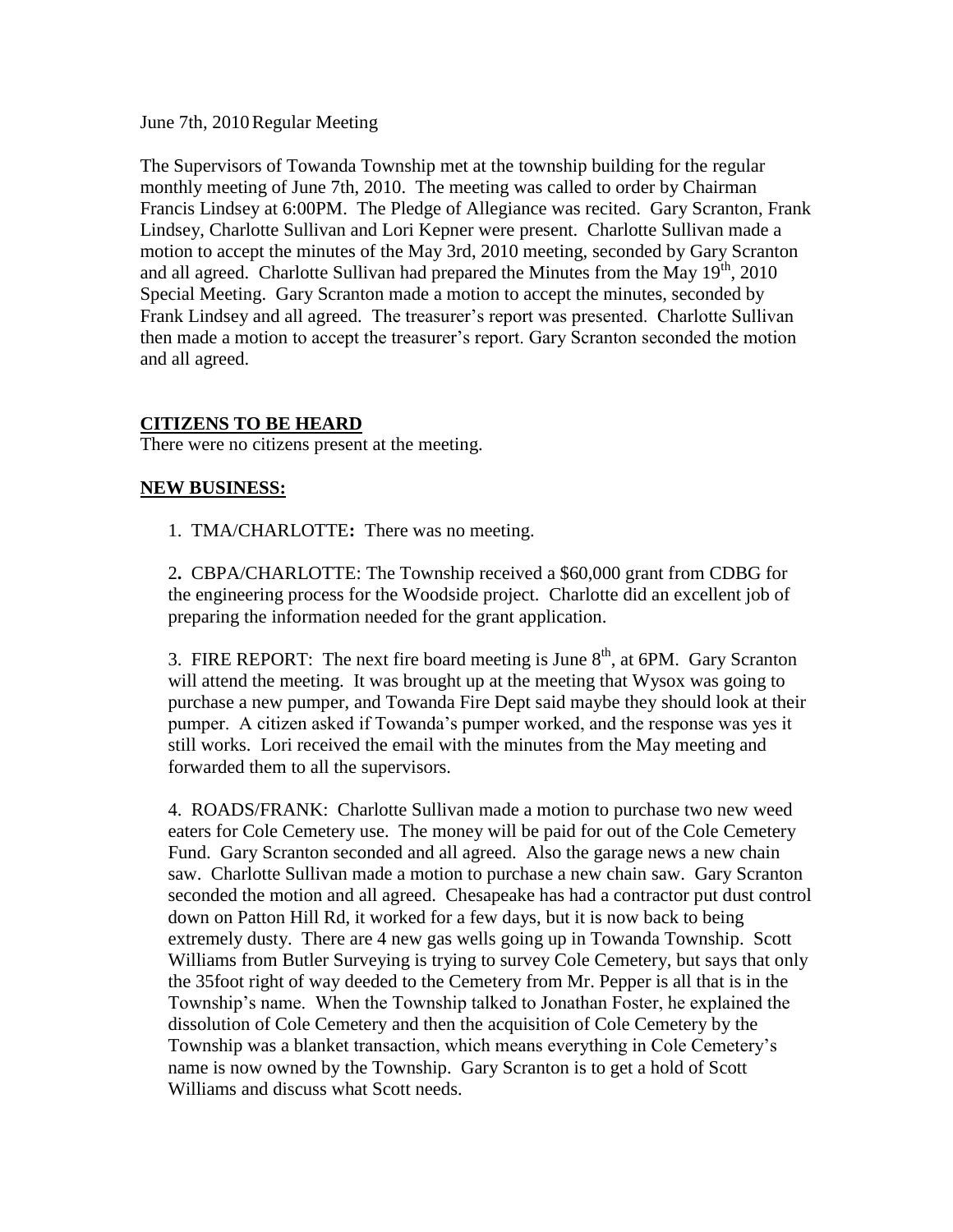- 6. Miscellaneous.
	- a. Employee manual: The supervisors held a Special meeting on May  $19<sup>th</sup>$ , 2010 at 5:00PM to work on the employee manual. Charlotte Sullivan prepared the minutes for the meeting and turned them into the Twp. Gary Scranton made a motion to accept the minutes, Frank Lindsey seconded the minutes and all agreed. Charlotte Sullivan made a motion to accept the Employee manual as presented. Frank Lindsey seconded the motion and all agreed.
	- b. Cole Cemetery: We received the gas lease agreement for Cole Cemetery from Chesapeake. The Cemetery will receive \$15,640.00 for the lease. There is 2.72 acres total. This money will be deposited into the Cole Cemetery fund. Charlotte Sullivan made a motion to accept the lease agreement, seconded by Frank Lindsey and all agreed.
	- c. The next Sanitation committee meeting is June  $9<sup>th</sup>$ , 2010 at 6PM; Gary Scranton will be attending this meeting. Charlotte Sullivan made a motion to pass Resolution 2010-04, Bradford County Sanitation Per Capita Assessment, Gary Scranton seconded the motion and all agreed. The fee that the township is responsible for is \$1030.00, which is based on 515 residents covered by the BCSC.

BILLS TO BE PAID LIST: The supervisors received a detailed list of all bills to be paid from May  $3^{rd}$ , 2010-June  $7^{th}$ , 2010.<sup>\*</sup> see attached bills to be paid list included in the minute book. Charlotte Sullivan seconded and all agreed.

The next regular monthly meeting will be on July12th, 2010 at 6:00PM.

Charlotte Sullivan made a motion to adjourn, Gary Scranton seconded the motion and the vote was unanimous.

Lori Kepner, Secretary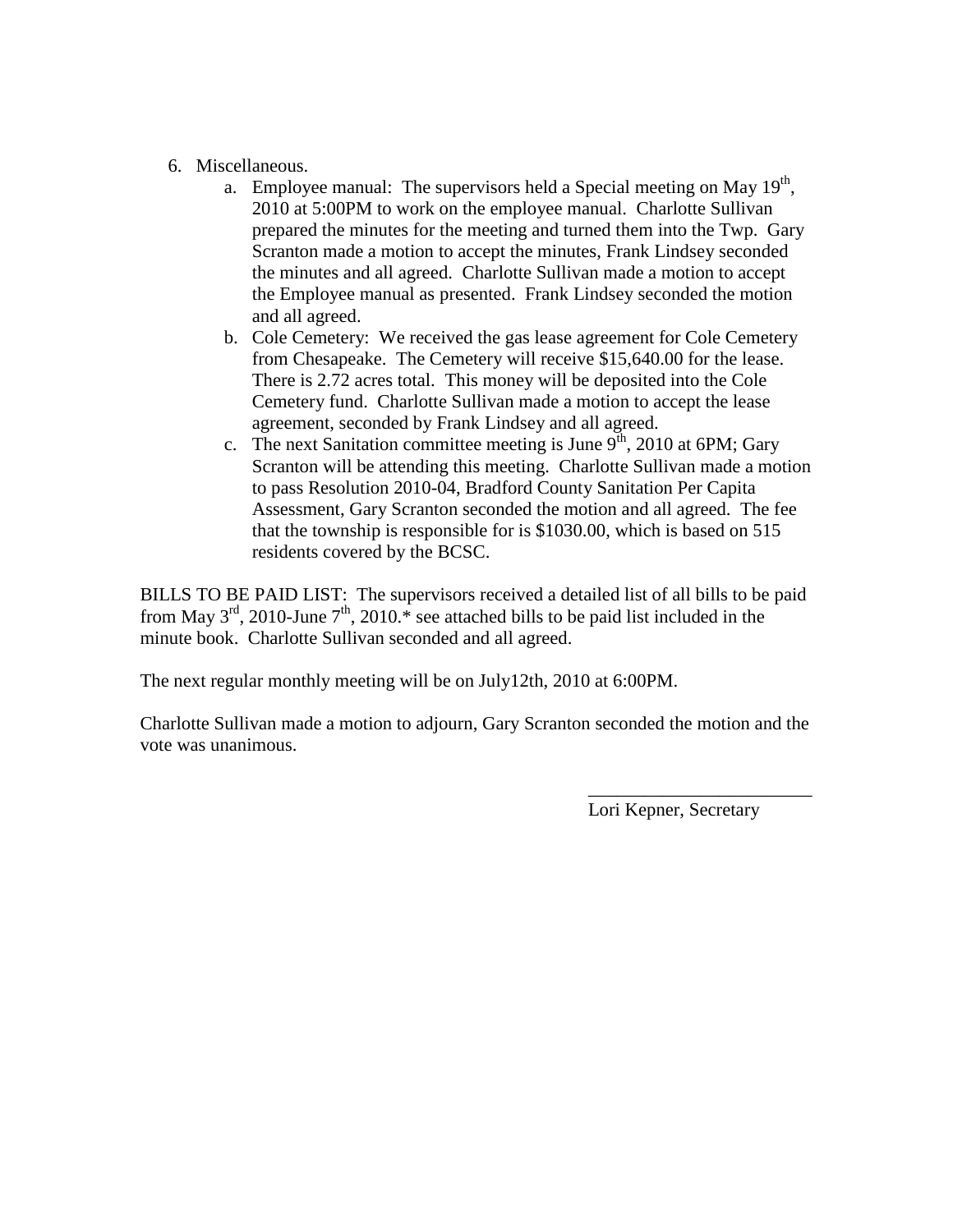Present:

Frank Lindsey - Chairman, Charlotte Sullivan - Vice Chairman, and Gary Scranton, Member. Absent - Lori Kepner, Secretary

#### Pledge to the Flag

Minutes of Regular June 7, 2010 Meeting. Minutes were approved with three corrections: 1) 4. Roads/Frank - Third Sentence. Also the garage needs......2)  $7^{\text{th}}$  sentence – There are 5 new gas.........3) Misc 6-b We received and signed the gas lease........

> Motion by Charlotte Sullivan, Seconded by Frank Lindsey. All approved with corrections.

- Treasurer's Report Financial reports were reviewed. Bills were reviewed and approved for payment. Motion by Frank Lindsey, seconded by Charlotte Sullivan, all approved.
- Visitors To Be Heard We had two visitors present from Chesapeake. They attended the meeting to get the supervisors approval on a request of Roadway option agreement right of way to newly purchased parcel 50-86008. They are to get a revised map to us on July  $13^{\text{th}}$ . Jim Wilson was the representative of Chesapeake. Motion made by Gary Scranton to sign the document, seconded by Frank Lindsey. All voted in favor.

#### **Other Business**

TMA and CBPA were reported by Charlotte Sullivan. Nothing new to report. Minutes are on file with our secretary.

Gary Scranton attended the Fire Board Meeting. Nothing significant to report. Board still trying to get Borough to change Watts Street to one way but no action was taken.

Roads status was reported by Road master - Frank Lindsey. Patching. Working some with North Towanda and Burlington

Townships - helping each other. Need to mow. Hired Bill Wulff on the Road Crew.

Subdivisions: None requested this month.

Cole Cemetery - Thirty-two feet were received from Elton Pepper. The cemetery is currently 2.72 acres in total. This is recorded at the Bradford County Court House as one parcel (original and the tract given by Elton Pepper). Gary Scranton is to contact Scott Williams, surveyor, to direct him to survey the cemetery as one total parcel. Once this has been done, we can proceed to sell lots.

Bradford County Sanitation - Gary attended a regular board meeting along with several other municipalities. Many questions have surfaced due to the recent assessments to all municipalities. Since the inception of the Committee, assessments have not been made to the municipalities. Since the State Budget, beginning in 2009, has been severely cut for committee use, the committee decided to levy this fee to the member municipalities to keep the operating financials in the black. They have also set a fee for the gas companies well sites at \$925 for a permit good for 18 months. This is based on 30 individuals per site. Permits issued since January 1, 2010: 53 - Chesapeake; 10 - EOG, 2 -East Resources; 5 - Chief, and 2 to Southwest Drilling. Next meeting is 4/14/2010 AT 6 PM at the Sanitation Office in Wysox.

#### Meeting adjourned.

Next Township Meeting - August 2, 2010

Respectfully Submitted,

Charlotte S. Sullivan, **Assistant Secretary** 

161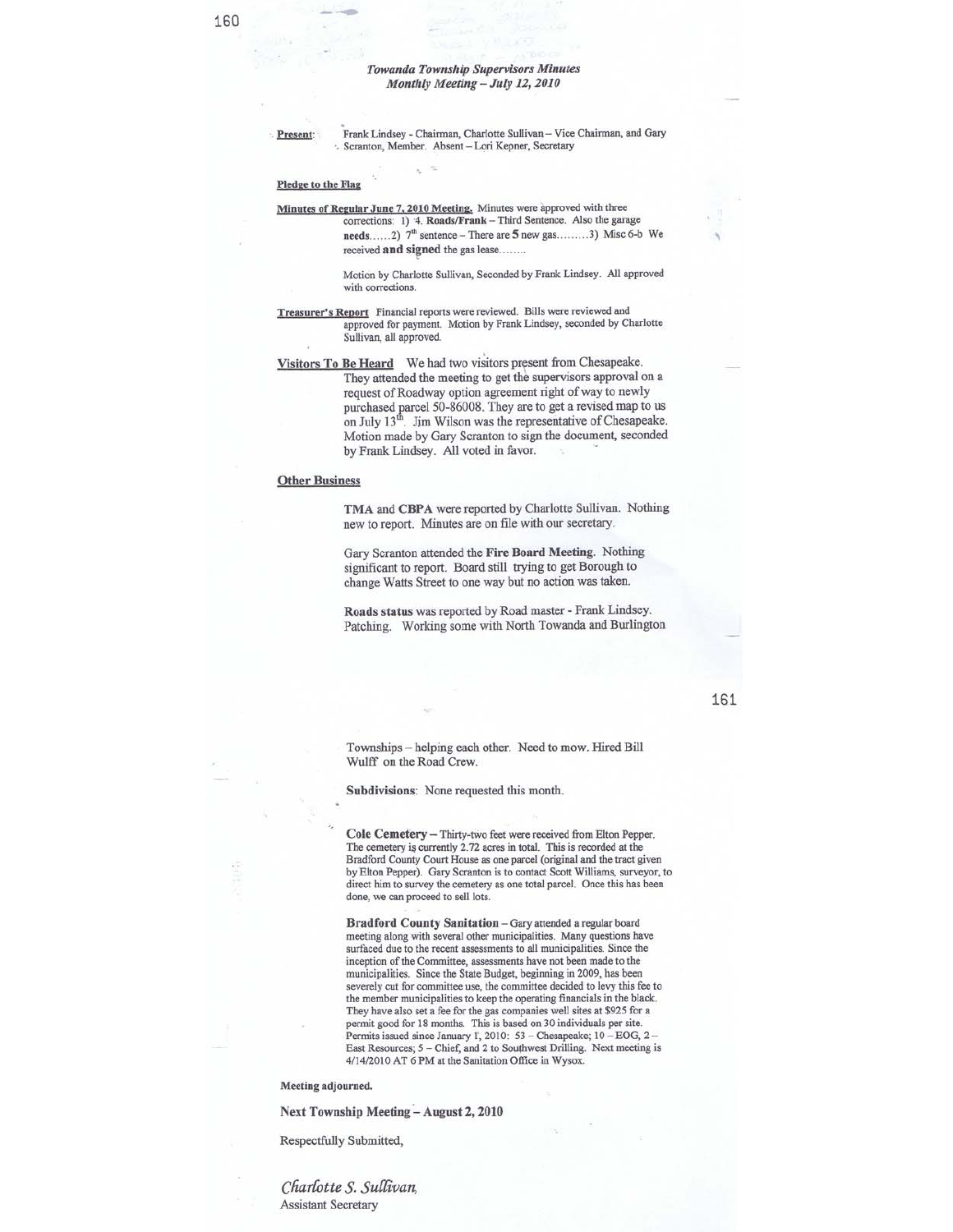August 2nd, 2010 Regular Meeting

The Supervisors of Towanda Township met at the township building for the regular monthly meeting of August 2nd, 2010. The meeting was called to order by Chairman Francis Lindsey at 6:00PM. The Pledge of Allegiance was recited. Gary Scranton, Frank Lindsey, Charlotte Sullivan and Lori Kepner were present. Frank Lindsey made a motion to accept the minutes of the July  $12<sup>th</sup>$ , 2010 meeting minutes prepared by Charlotte Sullivan, seconded by Gary Scranton and all agreed. The Treasurer's report was presented. Charlotte Sullivan then made a motion to accept the treasurer's report. Gary Scranton seconded the motion and all agreed. We will be making changes to the format of the treasurer's report.

#### **CITIZENS TO BE HEARD**

There were no citizens present at the meeting.

#### **NEW BUSINESS:**

1. TMA/CHARLOTTE: There was a special meeting held on Friday, July 30<sup>th</sup>. They are looking to purchase a sewer vacuum truck which will cost approximately \$69,000-\$100,000. When the Wysox water project is completed they properties will all be metered.

2**.** CBPA/CHARLOTTE: No meeting in July.

3. FIRE REPORT: Gary Scranton attended the July meeting but the meeting was cut short due to a fire call. The next Fire Board meeting will be on August  $10^{th}$ , at 6PM.

4. ROADS/FRANK: The salt contract was done back in February 2010, Lori had sent in the forms before their due date to ensure that Costars would have our new signed contract for the 2010-2011 year. Frank ordered 120 ton again this year. We cannot start ordering the salt until sometime in August per Costars. We have to wait until they inform us that the contract has been awarded and then we can start to order. Vestal Asphalt is going to occupy the extra space located next to the cinder shed office in return for the space they are going to grade the area and then pave it. Neil Giles met with Frank to discuss this issue; Vestal Asphalt will provide the Township with an insurance bond. All of our roads are mowed. They only have a little more patch work to be done. Barry Matthews gave Frank a quote of \$17.70 per ton for cinders delivered price. Frank told Barry we would need 150 ton. There will be a lot of construction to come on Patton Hill Road.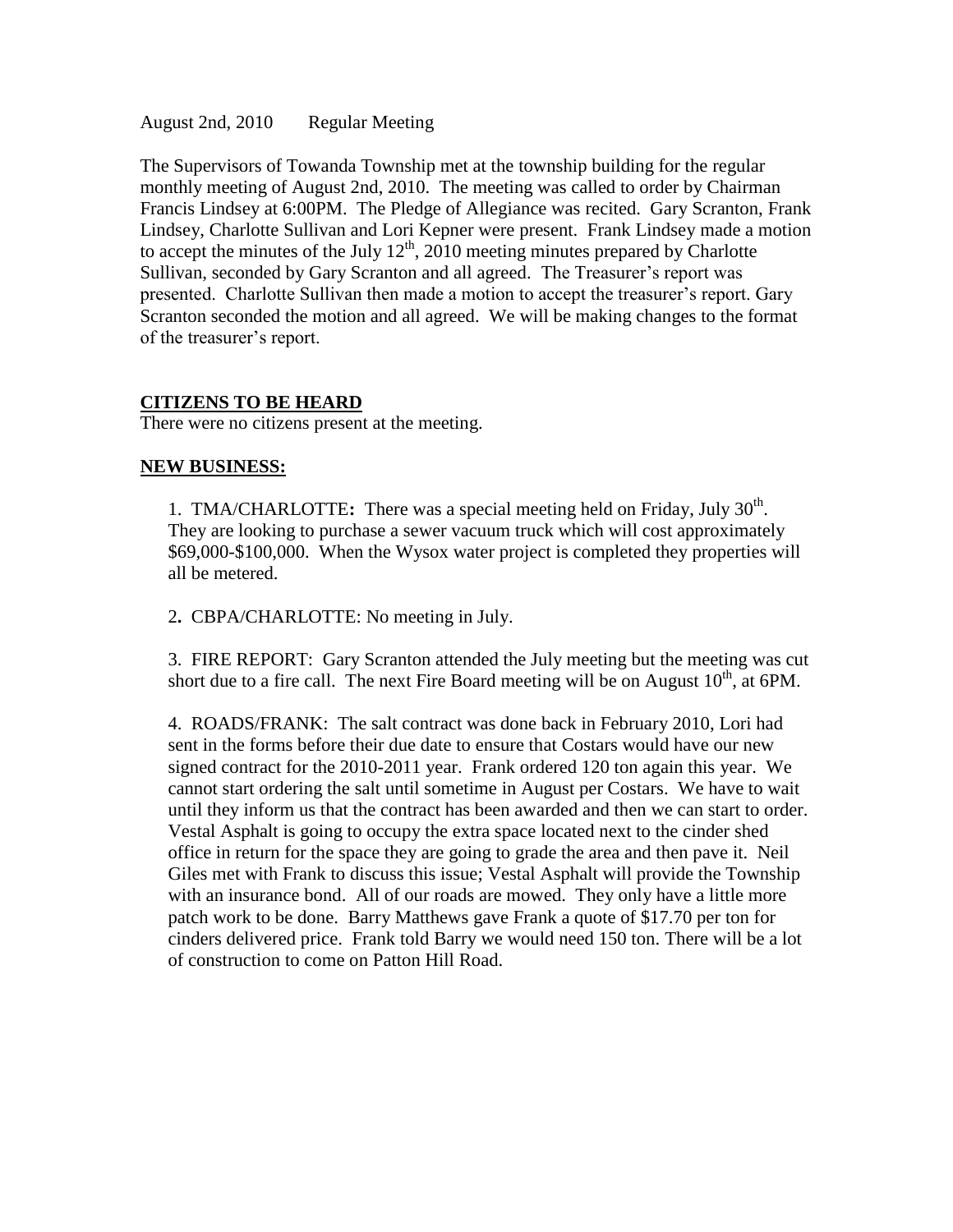- 5. Miscellaneous.
	- a. Subdivisions: The board reviewed Sharon Place's subdivision request and found no adverse comments.
	- b. Gary Scranton made a motion to pass Resolution 2010-15, In Opposition to Forced Local Govt Mergers and Consolidations. Charlotte Sullivan seconded and all were unanimous.
	- c. Carl Lafy is reviewing the Liberty Compressor Facility paperwork in regards to the Airport Fly zone. The board reviewed various correspondences from Hanover Engineering and Larson Design Group in regards to the Compressor Facility. It will more than likely require a zoning variance.
	- d. There will be a meeting held on August  $10^{th}$ , from 2pm-4:30 pm at the Airport in regards to Airport Zoning. Frank Lindsey will attend.
	- e. The next Bradford County Sanitation Committee meeting is set for August 11<sup>th</sup>, 2010. We have requested minutes from their meeting's to be forwarded to the Township. Their quarterly reports show \$78,000 worth of income from the Townships.
	- f. The Township reviewed a recreational ordinance sent in by Jonathan Foster, but they did not see a reason to change the current ordinance they have in place.

The next regular monthly meeting will be on September 13th, 2010 at 6:00PM.

Frank Lindsey made a motion to pay the bills, Gary Scranton seconded the motion and the vote was unanimous.

Gary Scranton made a motion to adjourn. Frank Lindsey seconded the motion and the vote was unanimous.

Lori Kepner, Secretary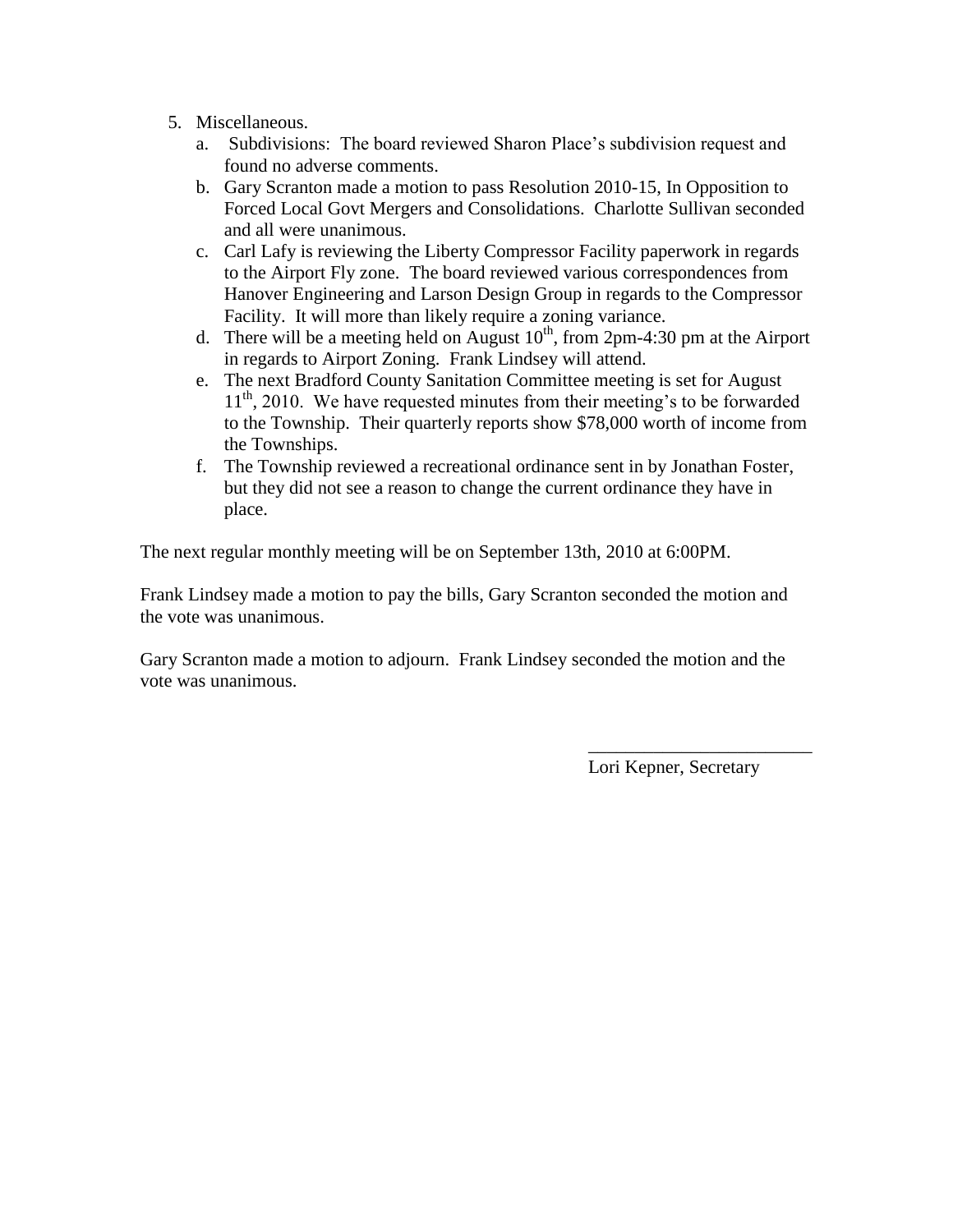November 1st, 2010 Regular Meeting

The Supervisors of Towanda Township met at the township building for the regular monthly meeting of November 1st, 2010. The meeting was called to order by Chairman Francis Lindsey at 6:00PM. The Pledge of Allegiance was recited. Gary Scranton, Frank Lindsey, Charlotte Sullivan and Lori Kepner were present. Charlotte Sullivan made a motion to accept the minutes of the October 4th, 2010 meeting seconded by Gary Scranton and all agreed. The Treasurer's report was presented. Charlotte Sullivan made a motion to accept the treasurer's report, Gary Scranton seconded the motion and all agreed.

# CITIZENS TO BE HEARD

There were no citizens present at the meeting.

### NEW BUSINESS:

- 1.TMA/CHARLOTTE**:** No minutes for the TMA
- 2**.** CBPA/CHARLOTTE: Charlotte handed in meeting minutes for CBPA.

3. FIRE REPORT: The board received the October 2010 Fire Board minutes. The next meeting will be on November 9th, 2010 at 6PM.

- 4. ROADS/FRANK: Vestal Asphalt has put down oil & chip at the garage office. The supervisors discussed changing the rates for driveway permits. They will table until the New Year. Chief Oil has started berming on Patton Hill Rd. We had our Tractor and Boom Mower fixed. Charlotte Sullivan made a motion to buy a chainsaw from Frank Lindsey for \$400.00. Gary Scranton Seconded, Charlotte and Gary agreed, Frank abstained from voting. Frank will be moving some things around in his office to make more room. He is going to purchase a new filing cabinet and refrigerator. Gary Scranton made a motion to upgrade Franks internet service to DSL, Charlotte Sullivan seconded the motion and all agreed.
- 5. Miscellaneous.
- a. Gary Scranton made a motion to appoint Frank Melly, CPA, to perform the 2010 audit of the Township financial records and the Township Tax Collectors financial records at a rate of \$900.00. Charlotte Sullivan seconded the motion and all agreed.
- b. The Supervisors reviewed the budget presented for 2011. Gary Scranton made a motion to advertise the budget for public inspection to be passed at the December  $6<sup>th</sup>$ , 2010 meeting. Charlotte Sullivan seconded the motion and all agreed.
- c. Gary Scranton got some good information on the cemetery plots etc. The township will probably charge \$500.00 for a single lot 4'X10', and \$1000.00 for a double lot 8'X10'. Gary explained that it normally costs \$1000.00 for the opening and closing of the lots, with part of that to go to an endowment fund for the township. The cost for opening and closing of cremations is around \$500.00. We will probably charge \$200.00 for a single lot for perpetual care and \$400.00 for a double lot for perpetual care on our own instead of it coming out of the opening and closing costs. This would make a single lot cost at \$700.00 and a double lot cost at \$1400.00. We are still working out how many graves there will be and their location, and also the deed paperwork we will need to issue. Frank is to get with the funeral home and see if they will help the township with this matter.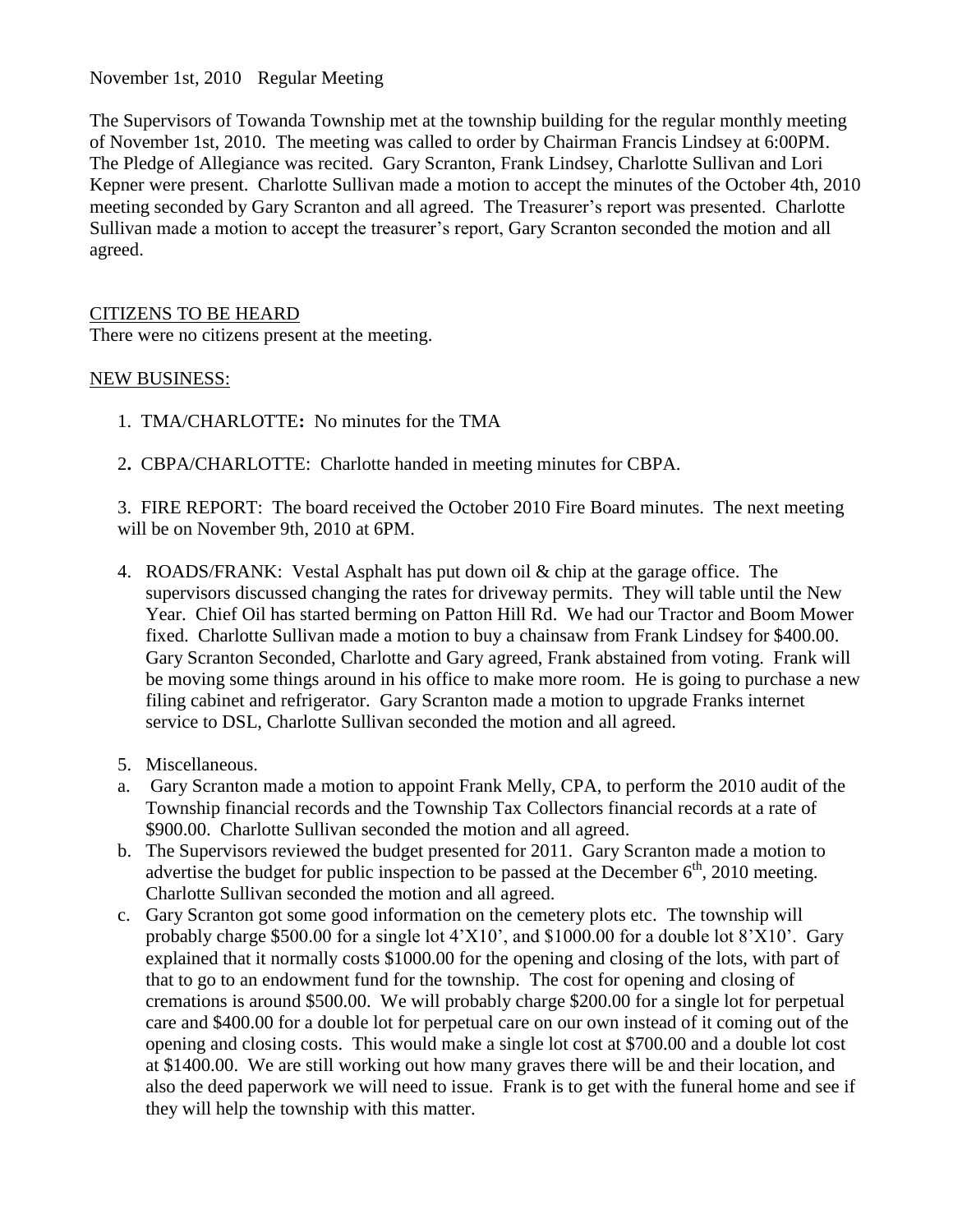### AT THIS TIME AN EXECUTIVE SESSION WAS HELD TO DISCUSS LEGAL MATTERS Frank Lindsey made a motion to come out of executive session, seconded by Gary Scranton and all agreed. The Township is going to ask Chesapeake to make either a donation towards the purchase of new equipment for the Township or the Township might put three acres of the Garage property up for bid to be sold.

Charlotte Sullivan made a motion to pay the bills, Gary Scranton seconded the motion and the vote was unanimous.

Gary Scranton made a motion to adjourn. Charlotte Sullivan seconded the motion and the vote was unanimous.

The next regular monthly meeting will be on December 6th, 2010 at 6:00PM.

Lori Kepner, Secretary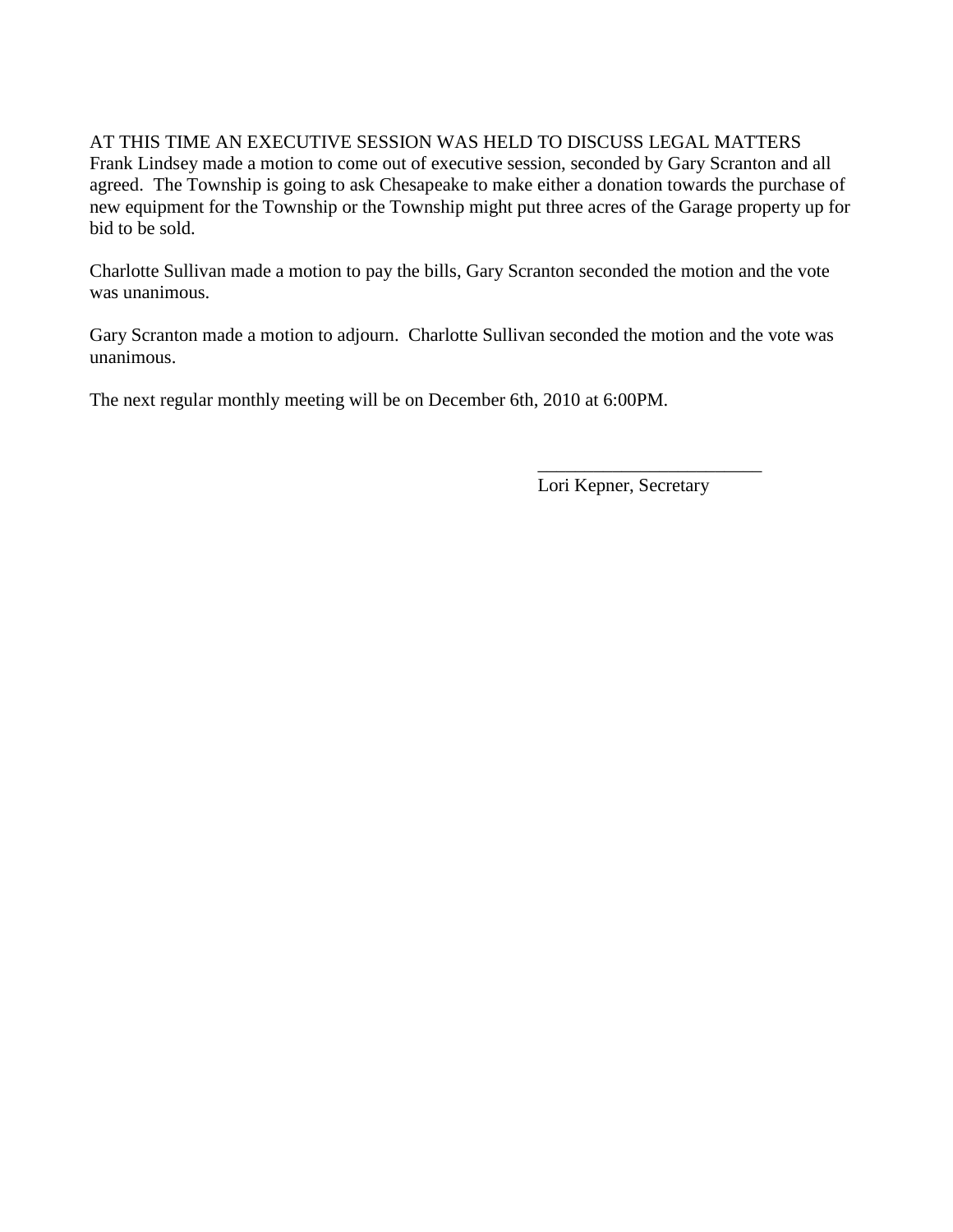December 6th, 2010 Regular Meeting

The Supervisors of Towanda Township met at the township building for the regular monthly meeting of December 6, 2010. The meeting was called to order by Chairman Francis Lindsey at 6:00PM. The Pledge of Allegiance was recited. Gary Scranton, Frank Lindsey, Charlotte Sullivan and Lori Kepner were present. Township Solicitor Jonathan Foster Sr. was also present. Charlotte Sullivan made a motion to accept the minutes of the November 1st, 2010 meeting with the addition of the approval of getting DSL service to Frank's office computer line, seconded by Gary Scranton and all agreed. The Treasurer's report was presented. Charlotte Sullivan made a motion to accept the treasurer's report, Gary Scranton seconded the motion and all agreed.

# CITIZENS TO BE HEARD

Josh Brown and John Kimbleton were present from Chesapeake Energy.

### NEW BUSINESS:

1.TMA/CHARLOTTE**:** Nothing new. Charlotte handed in minutes from the September TMA meeting.

2**.** CBPA/CHARLOTTE: Charlotte handed in meeting minutes for CBPA. Charlotte Sullivan made a motion to decline the grant money received from CBPA for the sewer extension project on Woodside so that we could reapply and have more time to prepare. Gary Scranton seconded the motion and all agreed. Charlotte Sullivan made a motion to pass the HSW Resolution for the Guthrie Heath which states that we authorize approval of issuance of revenue bonds by the Central Bradford Progress Authority and declaring that it is desirable for the Health, Safety, and welfare of the people in this municipality and other areas for the CBPA to Finance and or refinance certain facilities serving the people of the municipality and such other areas. Gary Scranton seconded the motion and all agreed.

3. FIRE REPORT: The board received the November 2010 Fire Board minutes. The next meeting will be on December 14th, 2010 at 6PM. Gary still working on rules and regulations for Cole Cemetery, he is to get with Bowen on how many plots he owns. We need to figure out how many plots are going to be available in the cemetery for sale since the survey has been done, Frank is to do this.

4. ROADS/FRANK: Frank has been busy with the roads, he had to cinder some spots where water had run over the roads and froze. He has had to replace several road signs from people running over them. Johnson and Mahoney roads were patched by the gas companies. Joe Snell would like to have a private name on their road since there is more than one business present at their location now. He needs to send a letter into the township to request this to be done.

### 5. Miscellaneous.

- a. Charlotte Sullivan made a motion to pass the budget with the inclusion of the donation to the Bradford County Library \$1200.00. Gary Scranton seconded the motion and all agreed.
- b. Charlotte Sullivan made a motion to enter into agreement with North Towanda Township on the snow removal maintenance of Laurel Hill Rd. Gary Scranton seconded and all agreed.
- c. Charlotte Sullivan made a motion to donate \$300.00 to the Bradford County Humane Society. Gary Scranton seconded and all agreed.
- d. Charlotte Sullivan made a motion to reappoint Paul Kreischer as one of our Representatives to CBPA his term expires 1/19/2011. Gary Scranton seconded and all agreed.